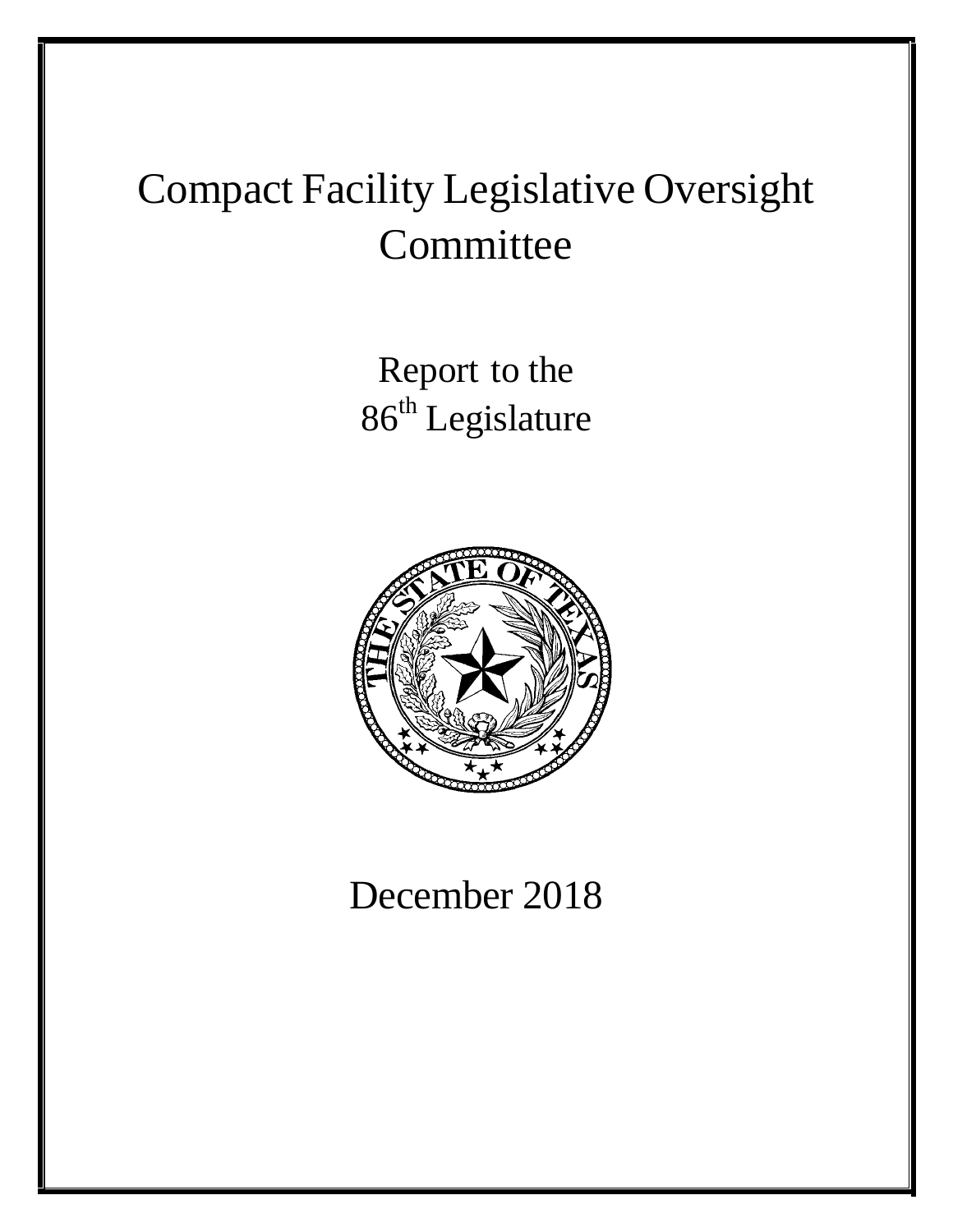# **Table of Contents**

<span id="page-1-0"></span>

#### **Charge to Joint Committee**

| Assessment of the Texas Low-Level Radioactive Waste Disposal Compact facility to include<br>recommendations relating to costs, fees, and any other matters the legislative oversight committee |  |
|------------------------------------------------------------------------------------------------------------------------------------------------------------------------------------------------|--|
| determines are relevant to the compact facility and oversight of the compact facility. Report must                                                                                             |  |
|                                                                                                                                                                                                |  |
|                                                                                                                                                                                                |  |
|                                                                                                                                                                                                |  |
|                                                                                                                                                                                                |  |
|                                                                                                                                                                                                |  |
|                                                                                                                                                                                                |  |
|                                                                                                                                                                                                |  |
|                                                                                                                                                                                                |  |
|                                                                                                                                                                                                |  |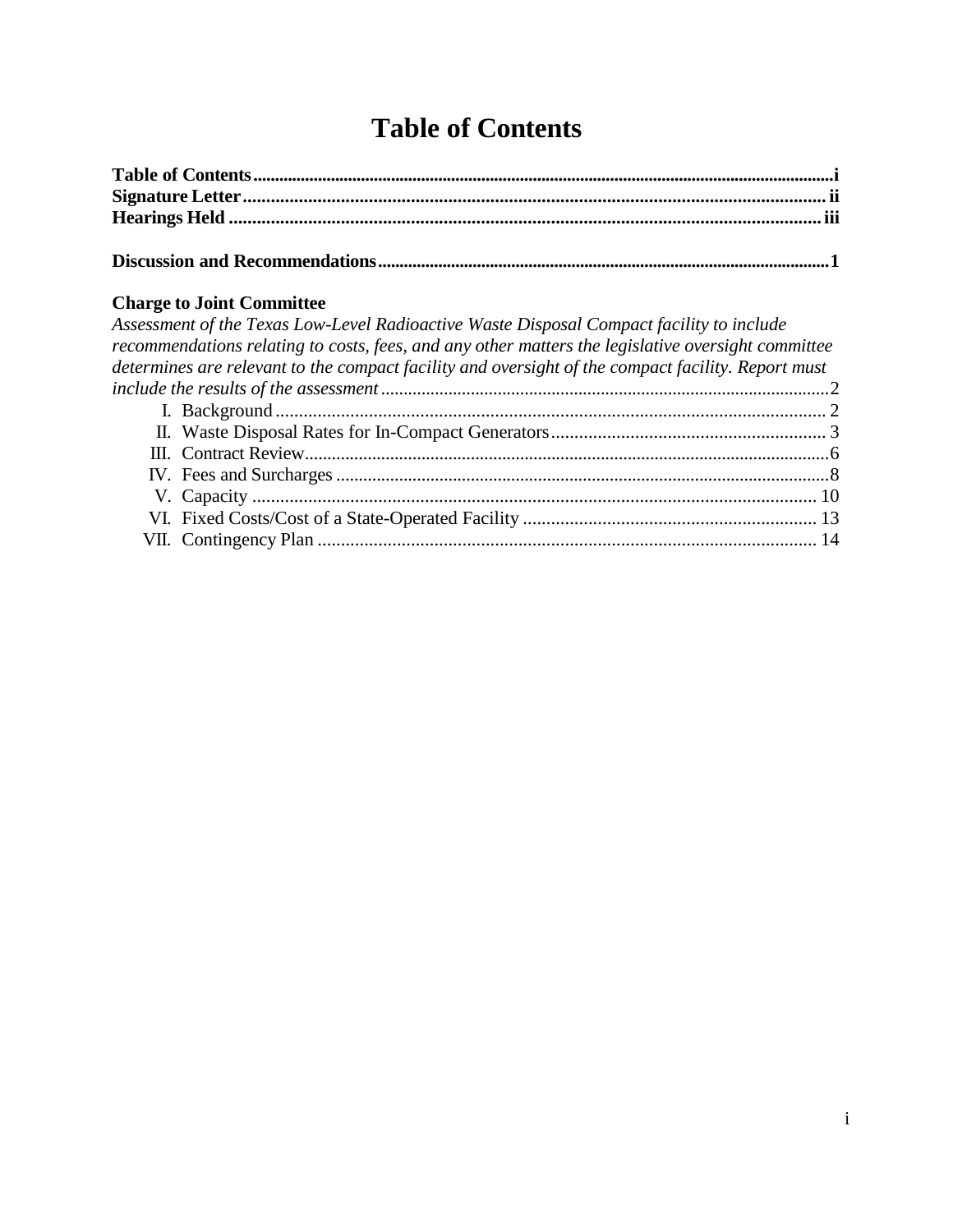

December 1, 2018

The Honorable Brian Birdwell Senate Committee on Natural Resources and Economic Development P.O. Box 12068 Austin, Texas 78711

The Honorable Joe Pickett House Committee on Environmental Regulation P.O. Box 2910 Austin, Texas 78768

Dear Chairman Birdwell and Chairman Pickett:

House Bill 2662, passed by the 85<sup>th</sup> Legislature during the regular session, established the Joint Compact Facility Legislative Oversight Committee. The Committee submits this report in accordance with HB 2662. The Committee has carefully considered all the testimony received on this issue and looks forward to continued discussions during the 86<sup>th</sup> legislative session.

Respectfully submitted,

Senator Brian Birdwell, Co-Chair Representative Joe Pickett, Co-Chair

Senator Don Huffines Representative John

Senator Kel Seliger  $\mathcal{L}$  and  $\mathcal{L}$  Representative Brooks

 $\bigwedge_1 \cup \cup \bigcup_2 \cup \bigwedge_3$ 

 $\mathbb{Z}$  and  $\mathbb{Z}$  and  $\mathbb{Z}$  and  $\mathbb{Z}$  and  $\mathbb{Z}$  and  $\mathbb{Z}$  are  $\mathbb{Z}$  and  $\mathbb{Z}$  and  $\mathbb{Z}$  are  $\mathbb{Z}$  and  $\mathbb{Z}$  and  $\mathbb{Z}$  are  $\mathbb{Z}$  and  $\mathbb{Z}$  and  $\mathbb{Z}$  are  $\mathbb{Z}$  and  $\mathbb{Z}$  and

 $\mu$  ,  $\mu$  ,  $\mu$  ,  $\mu$ 

 $Z$ il  $\mu\nu\gamma$ 

Chair Brandon Hurley, Compact Commission Commissioner June Tierney, Vermont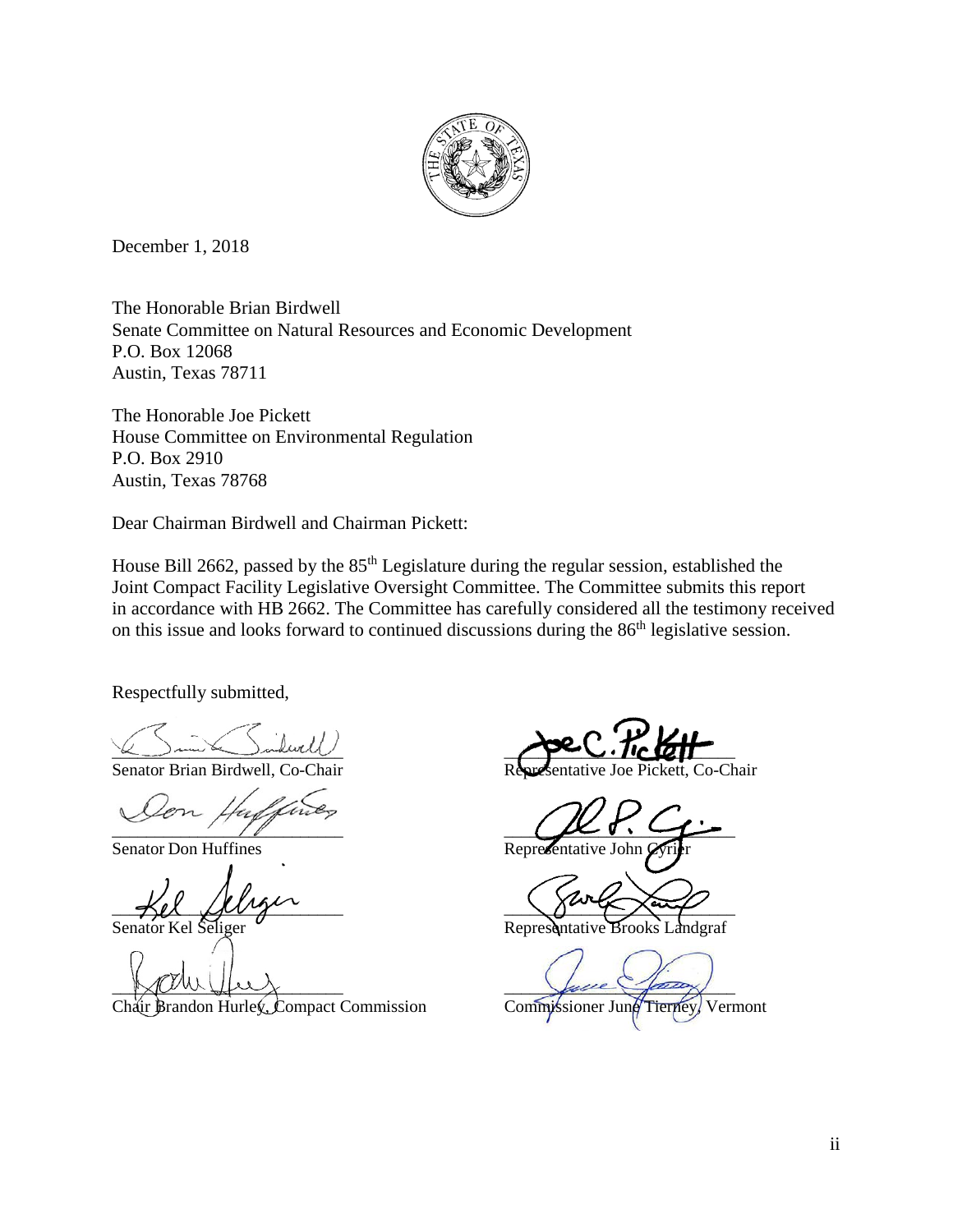# **Hearings Held**

<span id="page-3-0"></span>September 6, 2018 *Capitol Extension Rm. E1.012* The Joint Committee heard invited and public testimony.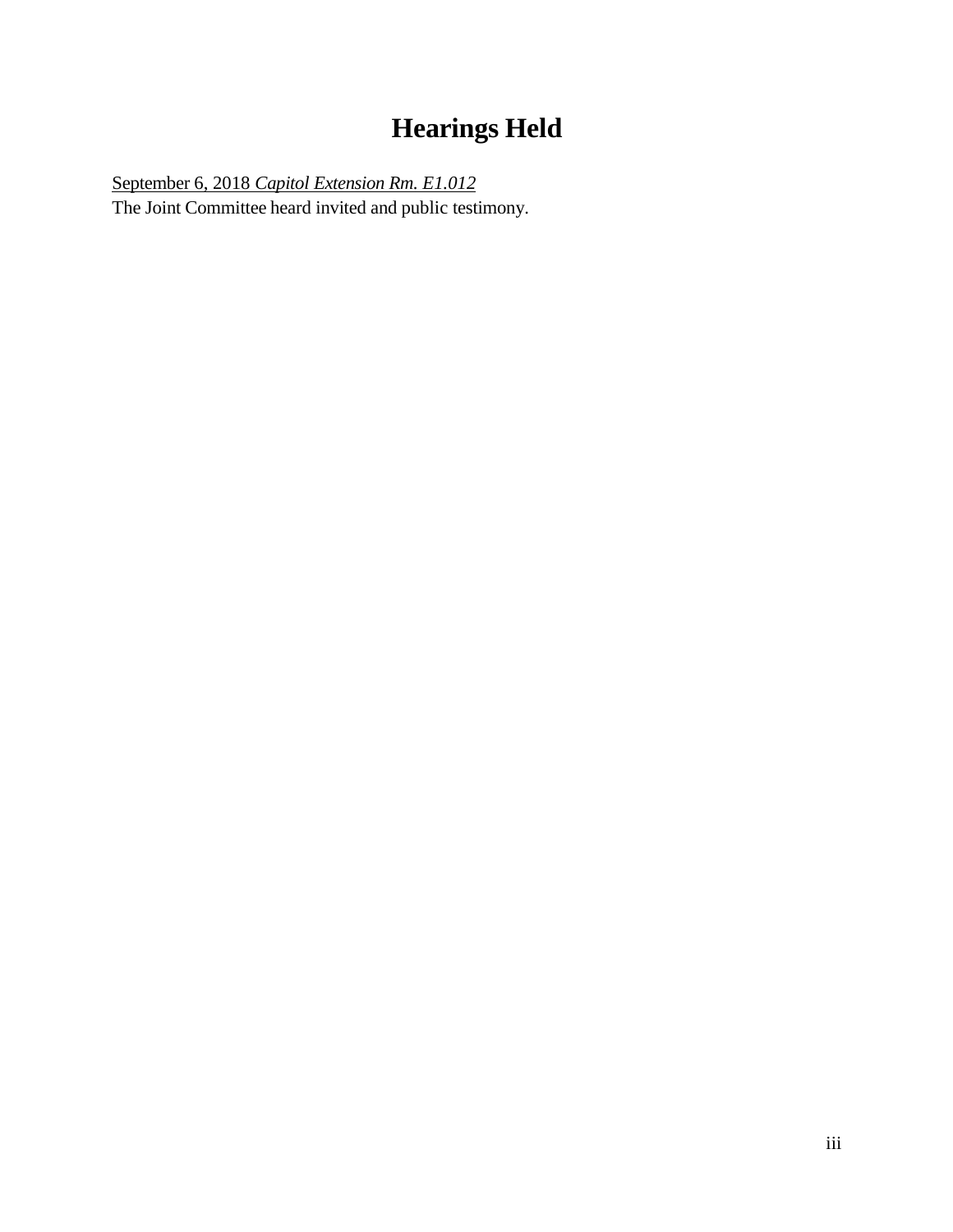**Discussion and Recommendations**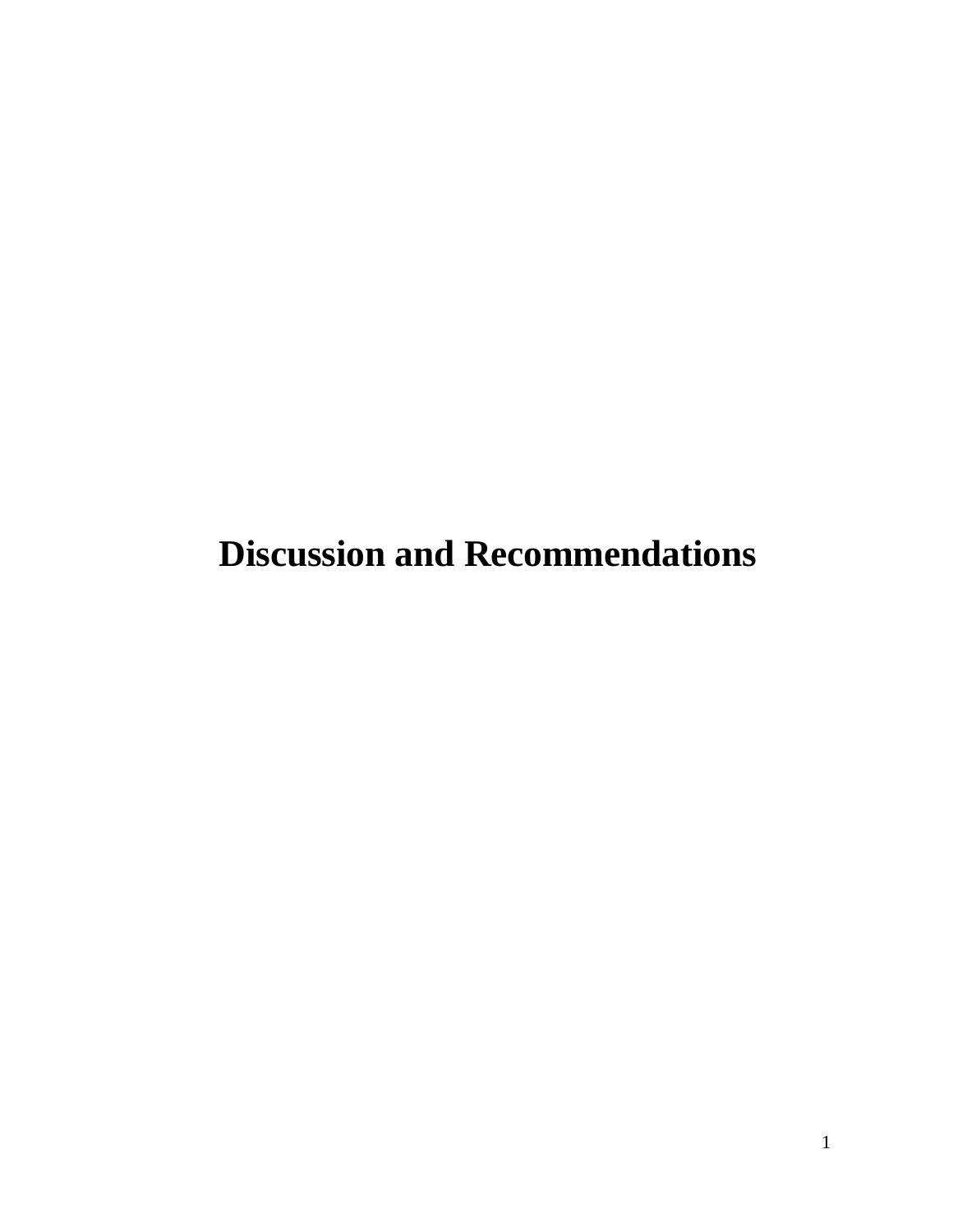#### **Assessment of the Texas Low-Level Radioactive Waste Disposal Compact Facility**

#### <span id="page-5-0"></span>**Charge to Joint Committee**

*Assessment of the Texas Low-Level Radioactive Waste Disposal Compact facility to include recommendations relating to costs, fees, and any other matters the legislative oversight committee determines are relevant to the compact facility and oversight of the compact facility. Report must include the results of the assessment.*

# <span id="page-5-1"></span>**I. Background**

Texas and Vermont are currently members of Texas Low-Level Radioactive Waste Disposal Compact ("Compact") for the purposes of assuring that each state is able to efficiently and safely dispose of low-level radioactive waste. Per the terms of the Compact, Texas serves as the host state, meaning that Texas is responsible for providing a Compact Waste Facility (CWF) to dispose of low-level waste generated within each state. In exchange for serving as the host state, Texas received \$25 million from Vermont.<sup>[1](#page-5-2)</sup> The Compact created the Texas Low Level Radioactive Waste Disposal Compact Commission (TLLRWDCC) whose primary responsibility is to ensure capacity at the CWF is available for the in-compact generators.<sup>[2](#page-5-3)</sup>

By far the largest generators of low-level waste are the nuclear power plants in each state. There are two operational plants located in Texas, and one plant in Vermont which is expected to begin decommissioning in late 2019. Other generators include universities and hospitals and research facilities. The in-compact generators are represented by the Advocates for Responsible Disposal in Texas (ARDT).

The Compact creates a distinction between "in-compact waste" and "imported waste" or "noncompact waste." In-compact waste refers to waste generated from within the member states of Texas and Vermont. Imported waste, or non-compact waste, is waste generated in any other state. There are currently 34 states that are not in a Compact or do not have a facility at which they can dispose of certain classes of low-level waste, namely Class B and Class C waste.<sup>[3](#page-5-4)</sup>

In order to satisfy Texas' obligations under the Compact, the state initially took steps to develop a CWF known as the Sierra Blanca site in Hudspeth County. The site was ultimately unsuccessful in obtaining a license from the Texas Natural Resource Conservation Commission. Subsequently, the legislature created a regulatory structure that allowed for a private operator to receive a permit to construct and operate the Compact Waste Facility. Waste Control Specialists (WCS) applied for, and was granted, a permit from the Texas Commission on Environmental Quality (TCEQ), the regulatory agency responsible for permitting radioactive waste in Texas<sup>[4](#page-5-5)</sup>. WCS then financed

<span id="page-5-2"></span><sup>1</sup> *See* P.L. 105-236, The U.S. Congress ratified a Compact between Texas, Maine and Vermont for disposal of lowlevel radioactive waste with the passage of the Compact Consent Act, PL 105-236 in 1998. 2 *Id*.

<span id="page-5-4"></span><span id="page-5-3"></span><sup>3</sup> *See* 10 C.F.R. § 61.55. Radioactive waste is classified by its degree of radioactivity. Low-level waste is classified as either A, B, or C with A being the least radioactive and C being the most radioactive.

<span id="page-5-5"></span><sup>4</sup> *See* Tex. Health & Safety Code § 401.011(b).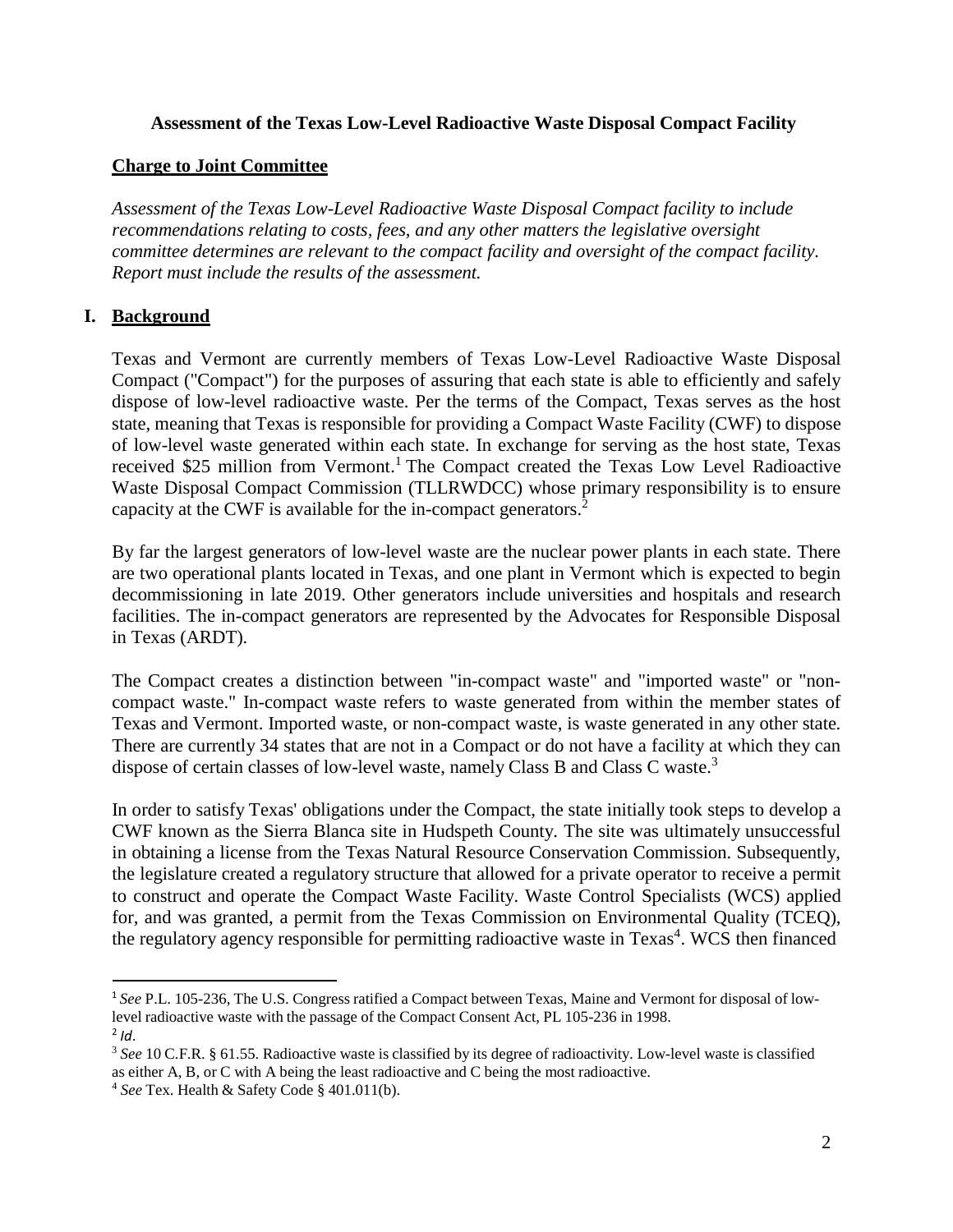the construction of the CWF, understanding that the state assumes legal liability for the waste buried at the CWF.

Since opening in 2012, WCS has operated at a loss and there is continued concern that the current regulatory scheme, including fee allocation, is prohibitively cumbersome and that it may prevent any owner of the Facility from operating at a profit.

# **II. Waste Disposal Rates for In-Compact Generators (Ratemaking) (TX Health & Safety Code 401.245)**

In-compact generators of low-level radioactive waste are statutorily mandated to pay a rate to the Compact Waste Facility operator when disposing of waste at the Facility.<sup>[5](#page-6-0)</sup> Section 401.245 of the Texas Health and Safety Code charges TCEQ with establishing, by rule, a party state disposal rate.<sup>[6](#page-6-1)</sup> TCEQ must base this rate on various criteria including:

- projected annual volume of waste to be disposed
- the relative hazard of the waste
- costs necessary for the operation and maintenance of the facility
- providing that the operator is able to receive a reasonable profit
- costs for future decommissioning, closing, and other post-closing activities
- providing funding for local public projects
- providing a reasonable rate of return on capital investments by the operator
- providing a sufficient amount to pay for mandated rates
- costs associated with providing security at the facility
- providing support for Texas Low-Level Radioactive Waste Disposal Compact Commission[7](#page-6-2)

In developing these rates the legislature directed that, "to the extent practicable, [TCEQ] shall use the methods used by the Public Utility Commission of Texas's (PUCT) methods for ratemaking when establishing overall revenues, reasonable return, and invested capital."[8](#page-6-3)

# TCEQ Rate Setting

The rate established by TCEQ serves as the maximum rate which in-compact generators can be charged and the minimum rate that out-of-compact generators can be charged to dispose of waste at the Compact Waste Facility.<sup>[9](#page-6-4)</sup> This currently serves the purpose of guaranteeing that incompact generators will never pay more than out-of-compact state generators, but does not establish specific prices for disposal. The operator, WCS, still negotiates disposal prices via contract with both in-compact and out-of-compact generators in accordance with this current statutory requirement to ensure that in-compact generators receive a lower price than out-

<span id="page-6-0"></span><sup>5</sup> *See* Tex. Health & Safety Code § 401.245.

<span id="page-6-1"></span><sup>6</sup> *Id.*

<span id="page-6-2"></span><sup>7</sup> *Id*. at § 401.246.

<span id="page-6-3"></span><sup>8</sup> *See* Tex. Health & Safety Code § 401.246(b).

<span id="page-6-4"></span><sup>9</sup> *Id*. at § 401.2456(c).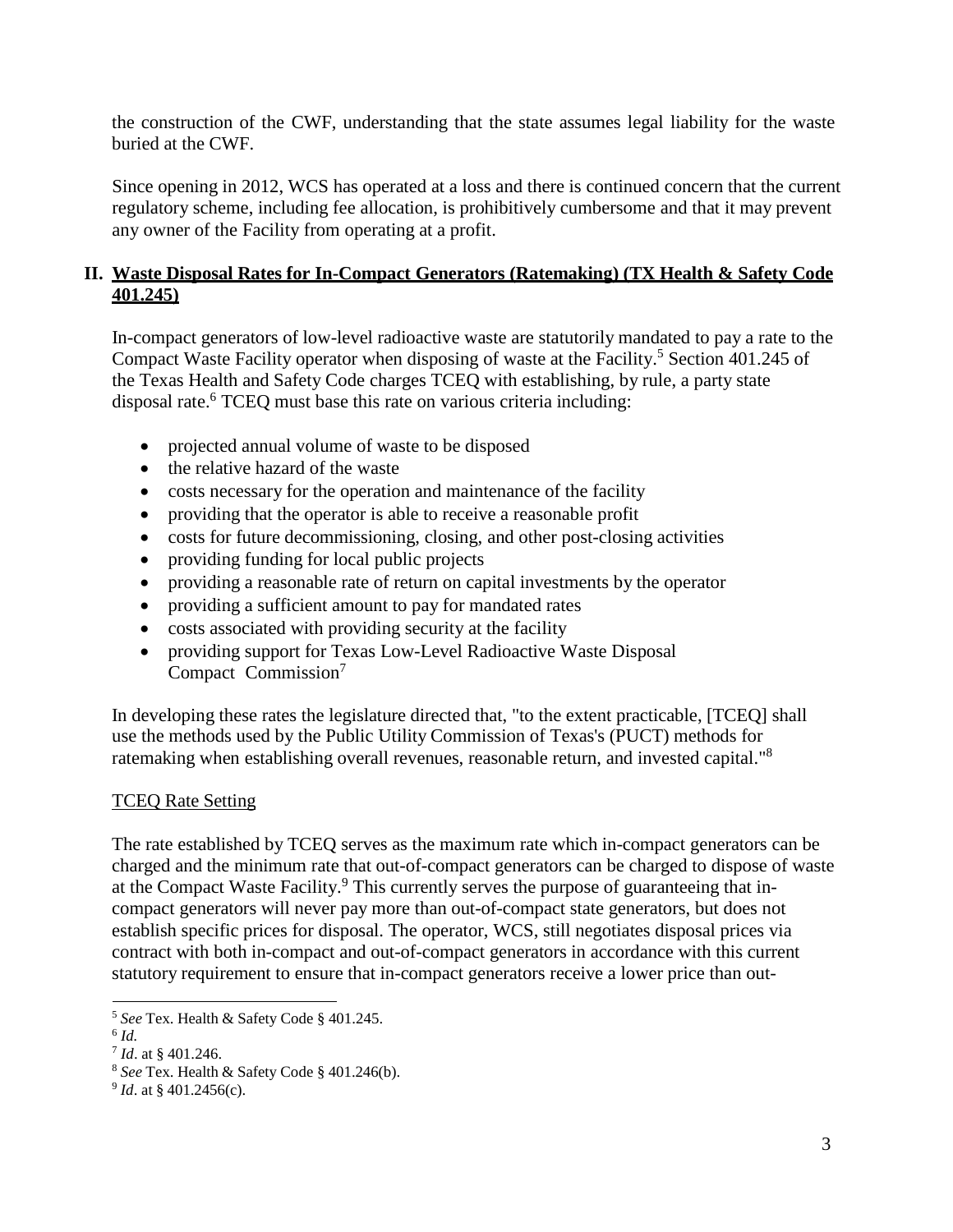of-compact generators. However, since the private operator and party state generators negotiated a rate, TCEQ has not conducted a rate case to calculate an appropriate rate.[10](#page-7-0)

#### Market Conditions and Public Utility Rate Model

Unlike most industries regulated by the PUCT, WCS is a for-profit business that participates in a competitive market place. The in-compact generators have alternatives to disposing of waste at the Compact Facility, and consistently exercise that option due to market conditions. The most frequently utilized alternative is the EnergySolutions facility in Clive, UT which can only accept Class A waste. Additionally, generators of low-level waste are fundamentally different from a typical regulated utilities' captive customer base due to the alternative disposal and storage options available to generators. This makes it difficult, if not impossible, to create waste stream projections, which are paramount in developing a rate structure that meets the above criteria. This inability to predict a rate of disposal is an obstacle to calculating an appropriate rate to cover costs and provide a reasonable profit to the operator, or meet the other statutory requirements. If a model reflecting conservative waste stream projections is utilized it results in a higher rate, and a higher rate would likely result in the generators exercising alternative options to disposal at the Compact Facility.

# Stakeholder Testimony to the Oversight Committee

WCS has requested that the rates of non-party state generators be untethered from the current rate rule so that they can freely negotiate prices as the market dictates.<sup>[11](#page-7-1)</sup> WCS is not seeking to remove the rate ceiling for in-compact generators, which would serve to ensure that in-compact generators continue to receive a rate lower than out-of-compact generators. One scenario in which WCS could potentially consider offering a lower rate to out-of-compact generators might be a bulk disposal discount if an out-of-compact generator were to contractually commit to disposal of a certain amount of waste. WCS also told the Oversight Committee that the flexibility to negotiate with out-of-compact generators is necessary to offset and subsidize the lower incompact rates.[12](#page-7-2) It was noted that in-compact waste has accounted for 20% of waste disposed at the Compact Facility since it's opening, but has only accounted for 5% of Compact Facility revenue over the same time period. WCS testified that in-compact generators pay, on average, four times less than non-compact generators.<sup>[13](#page-7-3)</sup>

WCS also explained that because the rate is established by TCEQ rule there is a nine to twelve month period in which changes to the rule are considered before the rule is finally adopted, including an opportunity for public comment on any proposal.<sup>[14](#page-7-4)</sup> This allows ample time for WCS's competitors to adjust their rate structures prior to WCS's implementation of any newly adopted TCEQ rate. The process of TCEQ establishing the rate by rule effectively gives WCS's

<span id="page-7-0"></span><sup>10</sup> *See Interim Hearing: The Tex. Low-Level Radioactive Waste Disposal Compact Facility Legislative Oversight Comm.,* 85th Leg., (Tex. 2018) (testimony of Waste Control Specialists).

<span id="page-7-1"></span><sup>11</sup> *Id.*

<span id="page-7-2"></span><sup>12</sup> *Id.*

<span id="page-7-3"></span><sup>13</sup> *Id.*

<span id="page-7-4"></span><sup>14</sup> *Id.*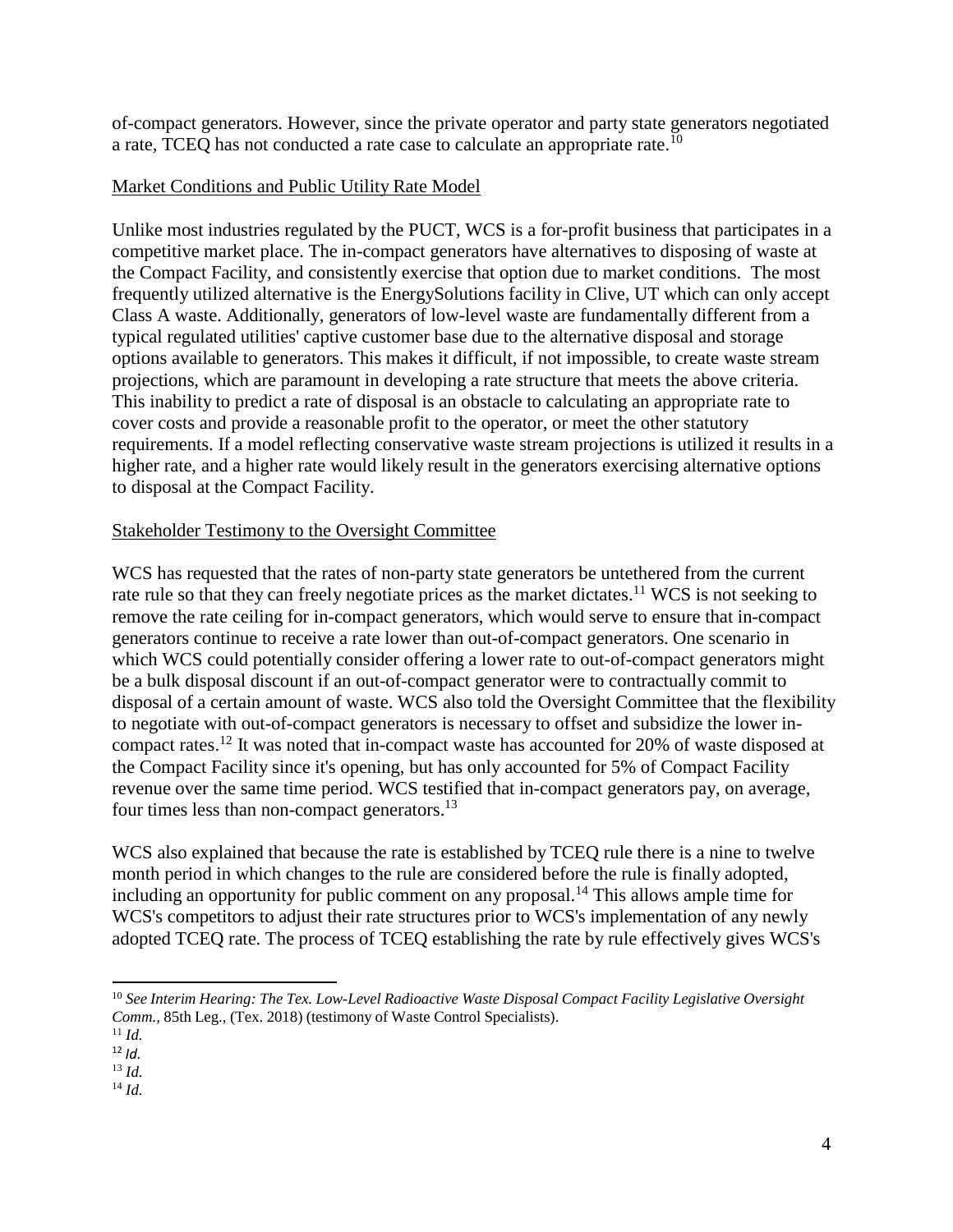competitors time to preemptively undercut WCS' pricing, while WCS must wait the better part of a year to respond to changes in the market rates.[15](#page-8-0) WCS emphasized that their intention is not to raise rates for party state generators as shown by their commitment to retain the TCEQ rate as a maximum price for in-compact generators.<sup>[16](#page-8-1)</sup>

ARDT, representing the in-compact generators, testified that they would like any changes to the rate structure to continue to guarantee in-compact generators a rate lower than out-of-compact generators. One justification for this request was due to their investment and efforts to develop a CWF.[17](#page-8-2) Rick Jacobi, former General Manager of the Texas Low-Level Radioactive Waste Disposal Authority (TLLRWDA), provided testimony on the background and original intent of the Compact Agreement.[18](#page-8-3) The TLLRWDA was a state agency charged with the original siting and development of a CWF.<sup>[19](#page-8-4)</sup> The TLLRWDA was unable to successfully secure a permit for the Sierra Blanca site which it had selected and ultimately the project did not move forward.<sup>[20](#page-8-5)</sup> Mr. Jacobi testified that the Compact was entered into by Texas and Vermont solely for the purpose of developing a CWF which would give the two states discretion to accept waste from other states–not to provide low or subsidized pricing.[21](#page-8-6) As the original project did not envision accepting imports, Mr. Jacobi testified that pricing was not a consideration.<sup>[22](#page-8-7)</sup> However, once it was realized that the party states did not generate sufficient waste to financially support the operations of a CWF, the legislature authorized importing non-party state waste.<sup>[23](#page-8-8)</sup>

#### Committee Recommendations

The Committee recognized the intent of the rate rule, while acknowledging that current compliance regulations pose a risk to the financial viability of a private operator. The Committee expressed a desire to retain the spirit of the rate rule by providing low prices to in-compact generators but recognized that the contract review process has proven to be an impediment to WCS's desire to participate in the free market for out-of-compact waste. In the Committee's discussion of the rate rule and pricing issue, a number of possible solutions to the issues posed by the rate rule. The proposals included:

- Accepting WCS' request to untether non-compact waste from the rate rule
- Create a floating rate that is more adaptable to market conditions
- Develop quicker mechanisms to ensure compliance

<span id="page-8-8"></span><span id="page-8-7"></span><sup>22</sup> *Id.* <sup>23</sup> *Id.*

<span id="page-8-0"></span><sup>15</sup> *Id.*

<span id="page-8-1"></span><sup>16</sup> *Id.*

<span id="page-8-2"></span><sup>17</sup> *See Interim Hearing: The Tex. Low-Level Radioactive Waste Disposal Compact Facility Legislative Oversight Comm.,* 85th Leg., (Tex. 2018) (testimony of Advocates for Responsible Disposal in Texas).

<span id="page-8-3"></span><sup>18</sup> *See Interim Hearing: The Tex. Low-Level Radioactive Waste Disposal Compact Facility Legislative Oversight Comm.,* 85th Leg., (Tex. 2018) (testimony of now disbanded Texas Low-Level Radioactive Waste Disposal Authority). *NOTE*: The Texas Low-Level Radioactive Waste Disposal Authority is the predecessor oversight authority and is not to be confused with the current Texas Low-Level Radioactive Waste Disposal Compact Commission.

<span id="page-8-4"></span><sup>19</sup> *Id.*

<span id="page-8-5"></span><sup>20</sup> *Id.*

<span id="page-8-6"></span><sup>21</sup> *Id.*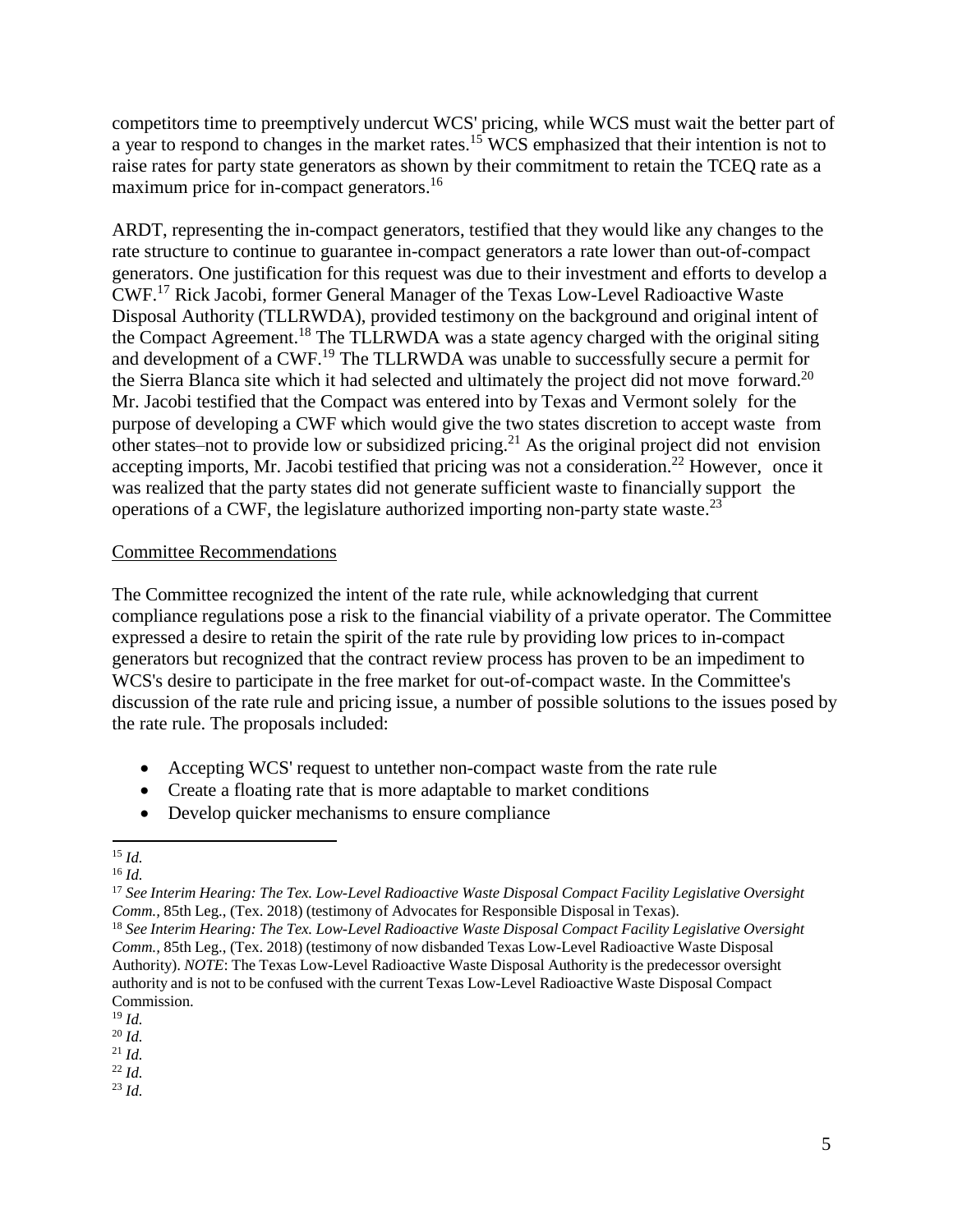#### <span id="page-9-0"></span>**III. Contract Review**

WCS testified that their concern with the rate rule is the current method by which compliance is verified by TCEQ.[24](#page-9-1) Currently, TCEQ reviews each individual contract prior to shipment in order to verify that party state generators are being charged less than the rate rule and that nonparty generators are charged more. TCEQ is also statutorily required to confirm that all contracts are negotiated in good faith, in compliance with antitrust law, and nondiscriminatory.<sup>[25](#page-9-2)</sup> In addition, TCEQ is required to review WCS contracts with in-compact generators within 30 days, but no time limitation exists for the review of the contracts WCS enters into with out-of-compact generators.[26](#page-9-3) On average, TCEQ's review of the contracts for in-compact generators is completed in 28.7 days from the initial submittal. For out-of-compact generators, TCEQ completes the review in 140.2 days on average.<sup>[27](#page-9-4)</sup> However, the range for which out-of-compact contracts are completed varies widely from 1-791 days.<sup>[28](#page-9-5)</sup> TCEQ does work with WCS to prioritize the review of contracts that are most important to WCS.[29](#page-9-6)

The contract review process is complicated for a number of reasons which causes such a varying and lengthy review process. First, there is no standard industry contract and developing a boilerplate contract is impractical due to the nature of the complex factors that must taken into account such as waste classification, radioactivity, make up of waste, dose rates, and relative hazard.<sup>[30](#page-9-7)</sup> Further, reviewing contracts for nondiscriminatory practices and compliance with antitrust laws is ambiguous and relies on an assumption that a comparison between customers can be readily made. In reality, every customer and shipment is unique, so a true comparison is extremely difficult.<sup>[31](#page-9-8)</sup>

Additionally, since the contract review process is prospective, in actuality only hypothetical or assumed shipment factors can be utilized. Often the characteristics of what is actually shipped differs from what was detailed in a contract due to waste decays, volume reductions, various market factors and business decisions.<sup>[32](#page-9-9)</sup>

TCEQ has recently streamlined the contract review process to more efficiently satisfy their statutory requirements.<sup>[33](#page-9-10)</sup> The new process requires WCS to submit each contract to TCEQ with information that demonstrates it satisfies the statutory requirements mentioned above (nondiscriminatory, complies with antitrust law, etc.).<sup>[34](#page-9-11)</sup> After the submission of the contracts to

<span id="page-9-1"></span><sup>24</sup> *See Interim Hearing: The Tex. Low-Level Radioactive Waste Disposal Compact Facility Legislative Oversight Comm.,* 85th Leg., (Tex. 2018) (testimony of Waste Control Specialists).

<span id="page-9-2"></span><sup>25</sup> *See* Tex. Health & Safety Code § 401.2456.

<span id="page-9-3"></span><sup>26</sup>*See Interim Hearing: The Tex. Low-Level Radioactive Waste Disposal Compact Facility Legislative Oversight Comm.,* 85th Leg., (Tex. 2018) (testimony of TCEQ).

<span id="page-9-4"></span><sup>27</sup> *Id.*

<span id="page-9-5"></span><sup>28</sup> *Id.*

<span id="page-9-6"></span><sup>29</sup> *Id.* <sup>30</sup> *Id.*

<span id="page-9-8"></span><span id="page-9-7"></span><sup>31</sup> *Id.*

<span id="page-9-9"></span><sup>32</sup> *Id.*

<span id="page-9-10"></span><sup>33</sup> *Id.*

<span id="page-9-11"></span><sup>34</sup> *Id.*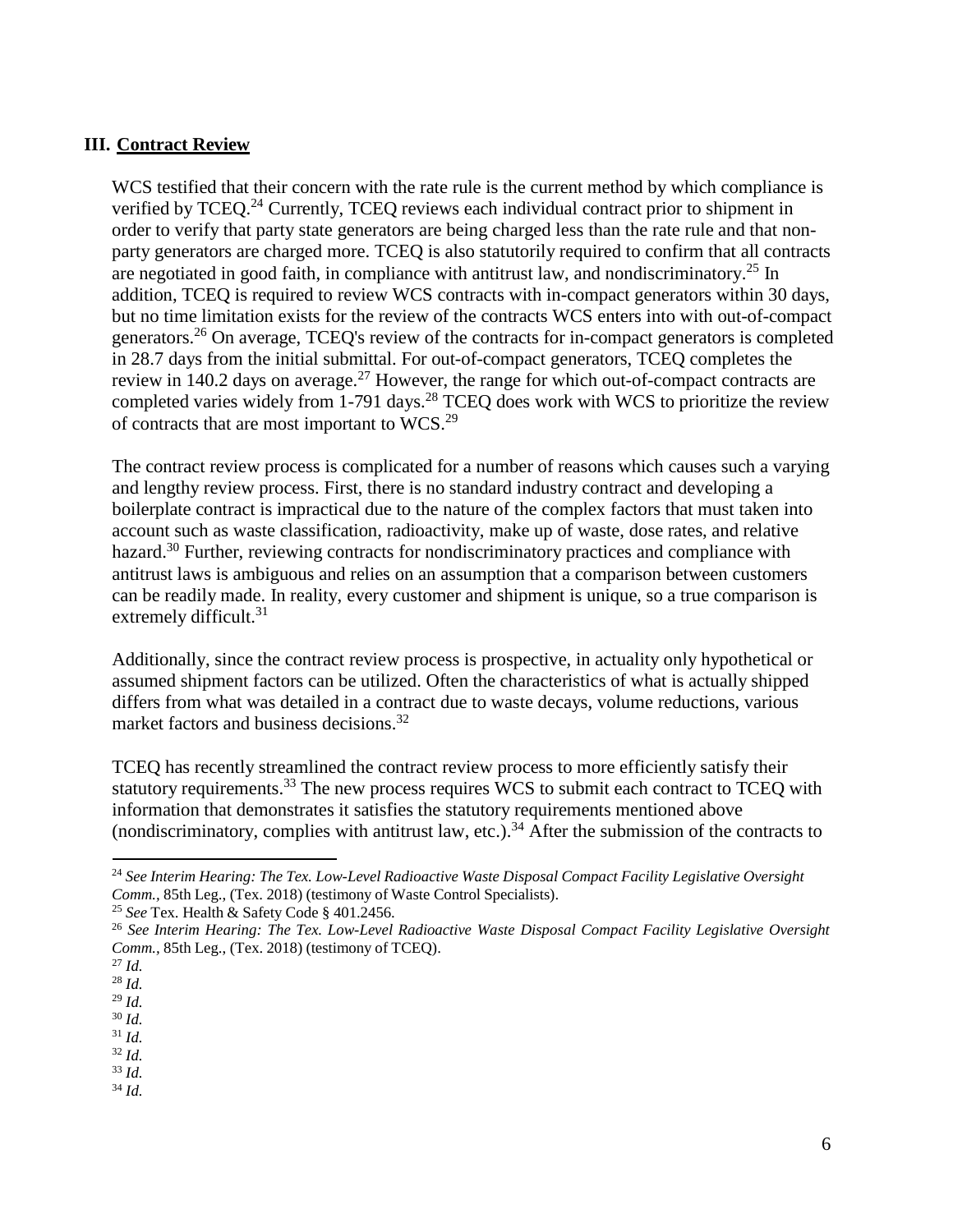TCEQ, the contract may go into effect and WCS may accept and dispose of the waste.<sup>[35](#page-10-0)</sup> To ensure compliance, WCS is now required to "provide quarterly reports with mathematical demonstrations showing that the contract prices comply with the statutory requirements for all shipments actually received for disposal during that period."<sup>[36](#page-10-1)</sup> This allows for actual shipments rather than assumed shipments to be reviewed by TCEQ.

For this new contract review process to be practically implemented WCS will be required to include claw-back provisions in their contracts, so that if a shipment is found to be out of compliance WCS can retroactively address any non-compliance and take actions to make the necessary restitution.[37](#page-10-2) For example, if it is found that a non-party generator received a rate lower than the rate rule, WCS would go back to the customer to remedy that error.<sup>[38](#page-10-3)</sup> TCEQ does not currently dictate the terms of any claw-back provisions and allows WCS to draft these provisions, but WCS must certify to TCEQ that each contract contains a provision that provides for this sort of retrospective action.<sup>[39](#page-10-4)</sup> If TCEQ finds that a contract is not in compliance, TCEQ would reject the contract until it is brought into compliance.<sup>[40](#page-10-5)</sup>

# Stakeholder Input

As previously mentioned, WCS has requested that out-of-compact contracts be released from the rate rule.<sup>[41](#page-10-6)</sup> Doing so would eliminate the need for a contract review process for out-of-compact contracts. The contract review process would continue for in-compact contracts to ensure they are receiving a rate below the rate rule. As TCEQ has noted, party state contracts are reviewed and approved in a timely manner and are not at issue.<sup>[42](#page-10-7)</sup>

ARDT told the Committee that it generally opposes this proposal due to their opposition to untethering non-party state rates to the rate rule.<sup>[43](#page-10-8)</sup> ARDT has suggested an alternative form to ensure compliance, which was not detailed at the interim hearing.<sup>[44](#page-10-9)</sup> One recommendation made was to allow the party-state generators to annually audit WCS, which may present concerns regarding conflicts-of-interest and proprietary business information protections.

# Committee Recommendations

The Committee expressed concerns with allowing private companies to audit another private company with whom they are actively negotiating contracts due to the inequitable negotiating position in which WCS would be placed.

<span id="page-10-0"></span><sup>35</sup> *Id.*

<span id="page-10-1"></span><sup>36</sup> *Id.*

<span id="page-10-2"></span><sup>37</sup> *Id.*

<span id="page-10-3"></span><sup>38</sup> *Id.*

<span id="page-10-4"></span><sup>39</sup> *Id.*

<span id="page-10-5"></span><sup>40</sup> *Id.*

<span id="page-10-6"></span><sup>41</sup> *See Interim Hearing: The Tex. Low-Level Radioactive Waste Disposal Compact Facility Legislative Oversight Comm.,* 85th Leg., (Tex. 2018) (testimony of Waste Control Specialists).

<span id="page-10-7"></span><sup>42</sup> *See Interim Hearing: The Tex. Low-Level Radioactive Waste Disposal Compact Facility Legislative Oversight Comm.,* 85th Leg., (Tex. 2018) (testimony of TCEQ).

<span id="page-10-9"></span><span id="page-10-8"></span><sup>43</sup> *See Interim Hearing: The Tex. Low-Level Radioactive Waste Disposal Compact Facility Legislative Oversight Comm.,* 85th Leg., (Tex. 2018) (testimony of Advocates for Responsible Disposal in Texas). <sup>44</sup> *Id.*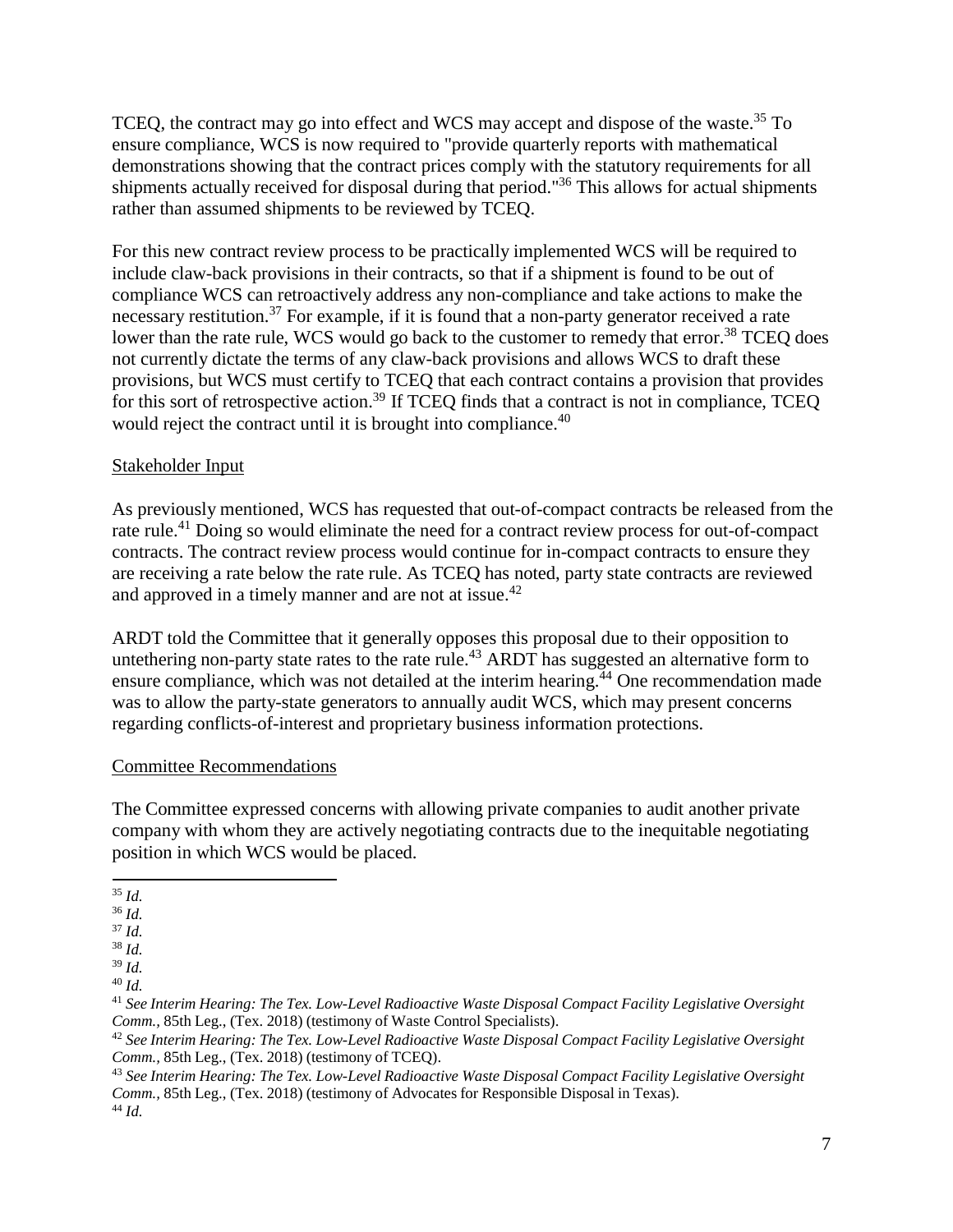The Committee further expressed concerns with adopting an alternative compliance mechanism without specificity in how it would be implemented. Absent a sufficient regulatory framework, if in-compact generators and WCS ever disagreed on compliance with a contract, a potential for routine litigation may be created.

The Committee recognized that untethering the out-of-compact rates would eliminate the need for a cumbersome contract review process. The Committee also discussed statutory changes that would allow TCEQ to review an aggregation of contracts rather than reviewing them on an individual basis. Practically speaking, TCEQ would review both in-compact and out-of-compact contracts over a certain period of time and compare the average rates for each to verify compliance.

# <span id="page-11-0"></span>**IV. Fees and Surcharges**

There are four statutorily required surcharges imposed on out-of-compact waste that amount to 31.25% of the contract price.[45](#page-11-1) Three of the surcharges are imposed on in-compact waste that amount to 11.25% of the contract price. These fees were reduced through August 2019 to 16.25% and 6.25% respectively. Additionally, there is a \$10/ft<sup>3</sup> assessed on both in-compact and non-compact waste. The fees assessed and where they are directed are as follows:

| <b>Amount</b>                             | <b>Waste</b> | <b>Deposited</b>     | <b>Use</b>                                   |  |  |
|-------------------------------------------|--------------|----------------------|----------------------------------------------|--|--|
| $20\%*$                                   | Non-         | TCEO's               | Used for the decontamination,                |  |  |
| (TX. Health $&$                           | Compact      | Environmental        | decommissioning, stabilization, reclamation, |  |  |
| Safety Code §                             | Waste        | Perpetual Care       | maintenance, surveillance, control, storage, |  |  |
| 401.207(g)                                | Only         | Account              | and disposal of radioactive substances.      |  |  |
|                                           |              | (Account 5158)       |                                              |  |  |
|                                           |              |                      | Currently, used to clean up                  |  |  |
|                                           |              |                      | Lamprecht/Zamzow abandoned uranium           |  |  |
|                                           |              |                      | mines in Live Oak County.                    |  |  |
| $5\%**$                                   | <b>Both</b>  | General              | N/A                                          |  |  |
| ( <i>Id.</i> at $\S$ 401.2445)            |              | Revenue              |                                              |  |  |
| 5%                                        | <b>Both</b>  | Andrews              | N/A                                          |  |  |
| ( <i>Id.</i> at $\S$ 401.245)             |              | County               |                                              |  |  |
| 1.25%                                     | <b>Both</b>  | <b>TCEQ's Low-</b>   | Used to fund the Compact Commission as       |  |  |
| ( <i>Id.</i> at $\frac{8}{9}$ 401.246(a)) |              | Level                | required by the Compact Agreement            |  |  |
|                                           |              | Radioactive          |                                              |  |  |
|                                           |              | <b>Waste Account</b> |                                              |  |  |
|                                           |              | (Account 0088)       |                                              |  |  |

\* Temporarily reduced to 10% for the 18-19 Biennium

\*\* Temporarily eliminated for the 18-19 Biennium

The CWF accepted the first shipment of low-level waste for disposal in 2012. The amounts collected on an annual basis for each surcharge are as follows:<sup>[46](#page-11-2)</sup>

<span id="page-11-1"></span><sup>45</sup> *See* Tex. H.B. 2662, 85th Leg., R.S. (2017).

<span id="page-11-2"></span><sup>46</sup> Data provided by TCEQ March 2018.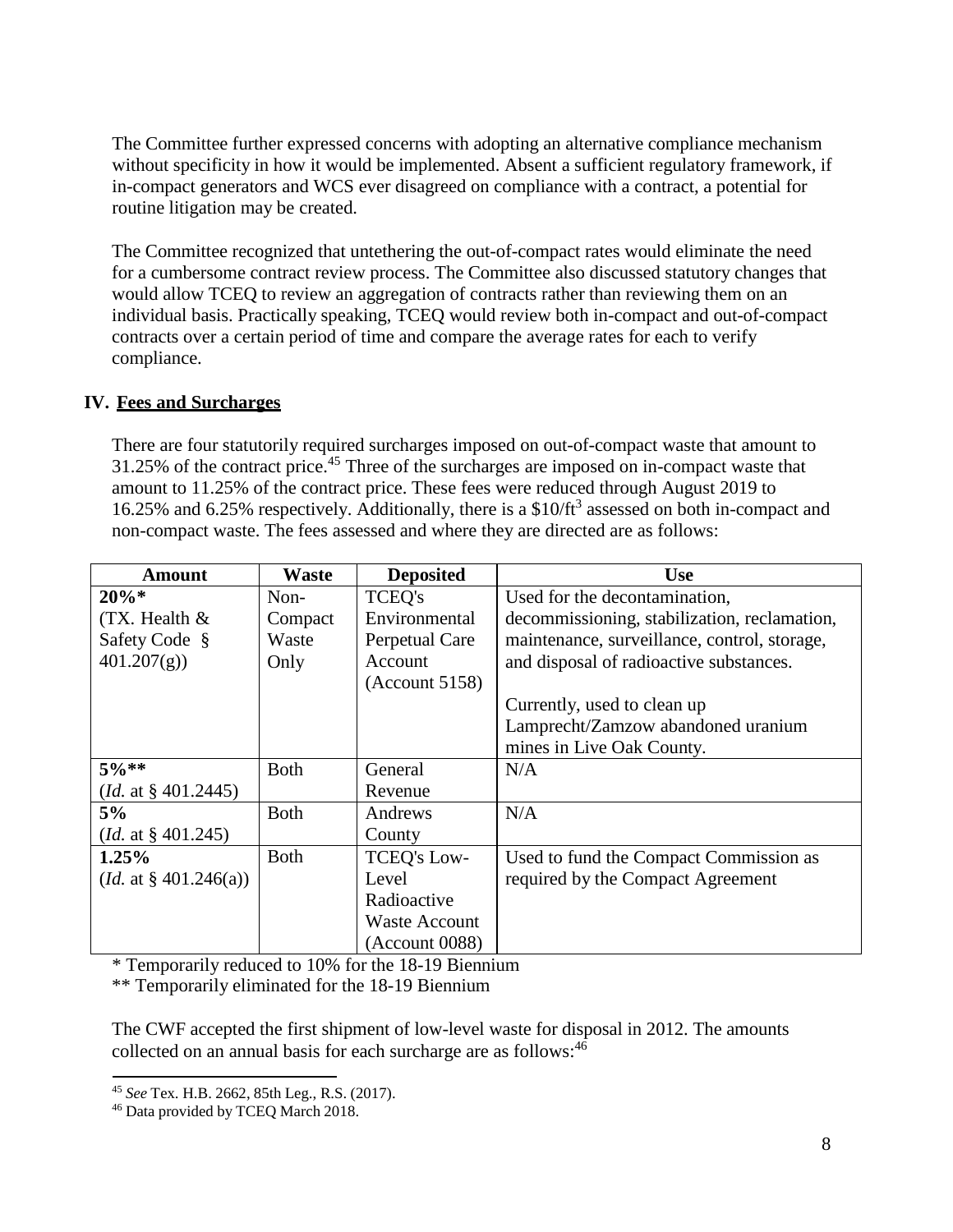|            | 2012       | 2013       | 2014       | 2015        | 2016       | 2017       | 2018       |
|------------|------------|------------|------------|-------------|------------|------------|------------|
| 20%        | \$2,522,27 | \$5,910,17 | \$2,247,35 | \$11,037,23 | \$3,132,31 | \$4,699,56 | \$1,433,47 |
|            |            |            |            |             |            |            |            |
| 5%         |            | \$1,500,96 |            |             |            | \$1,251,35 |            |
|            | \$630,689  |            | \$999,629  | \$2,841,271 | \$887,563  |            | \$256,846  |
| 5%         |            | \$1,500,96 |            |             |            | \$1,251,35 |            |
|            | \$630,689  |            | \$999,629  | \$2,841,271 | \$887,563  |            | \$256,846  |
| 1.25%      | \$0        | \$372,341  | \$252,731  | \$710,318   | \$221,898  | \$312,837  | \$123,835  |
| <b>TOT</b> | \$3,783,65 | \$9,284,45 | \$4,499,34 | \$17,430,09 | \$5,129,33 | \$7,515,09 | \$2,071,00 |
| ${\bf AL}$ |            |            |            |             |            |            |            |

#### Stakeholder Input

WCS noted that the surcharges are excessive when compared to those imposed on their competitors, which range from  $5\% -12\%$ .<sup>[47](#page-12-0)</sup> In order to offer competitive pricing WCS told the Committee that it must further reduce their prices to offset the additional cost of the surcharges to their customers.[48](#page-12-1) WCS has requested that fees and surcharges be permanently reduced to align with the market rate of surcharges their competitors are required to assess.<sup>[49](#page-12-2)</sup> ARDT has stated that they do not oppose a reduction in surcharges or fees but has not further defined their position. $50$ 

#### Committee Recommendations

The Committee discussed the amount and purpose of the fees and surcharges assessed on both incompact and out-of-compact waste. The Committee recognized that the default surcharge levels of 36.25% and 16.25% are excessive, especially in light of WCS's competitor's surcharges, and found that a reduction in fees may be reasonable. The Committee further recognized that reducing the surcharges would result in an increase in both in-compact and out-of-compact waste because WCS would be able to offer more competitive rates. The Committee considered that despite reducing the surcharges, the state may actually receive a greater financial benefit due to the increased volume of waste disposed that would be incentivized by lower surcharges.

<span id="page-12-0"></span><sup>47</sup> *See Interim Hearing: The Tex. Low-Level Radioactive Waste Disposal Compact Facility Legislative Oversight Comm.,* 85th Leg., (Tex. 2018) (testimony of Waste Control Specialists).

<span id="page-12-1"></span><sup>48</sup> *Id.* <sup>49</sup> *Id*.

<span id="page-12-3"></span><span id="page-12-2"></span><sup>50</sup> *See Interim Hearing: The Tex. Low-Level Radioactive Waste Disposal Compact Facility Legislative Oversight Comm.,* 85th Leg., (Tex. 2018) (testimony of Advocates for Responsible Disposal in Texas).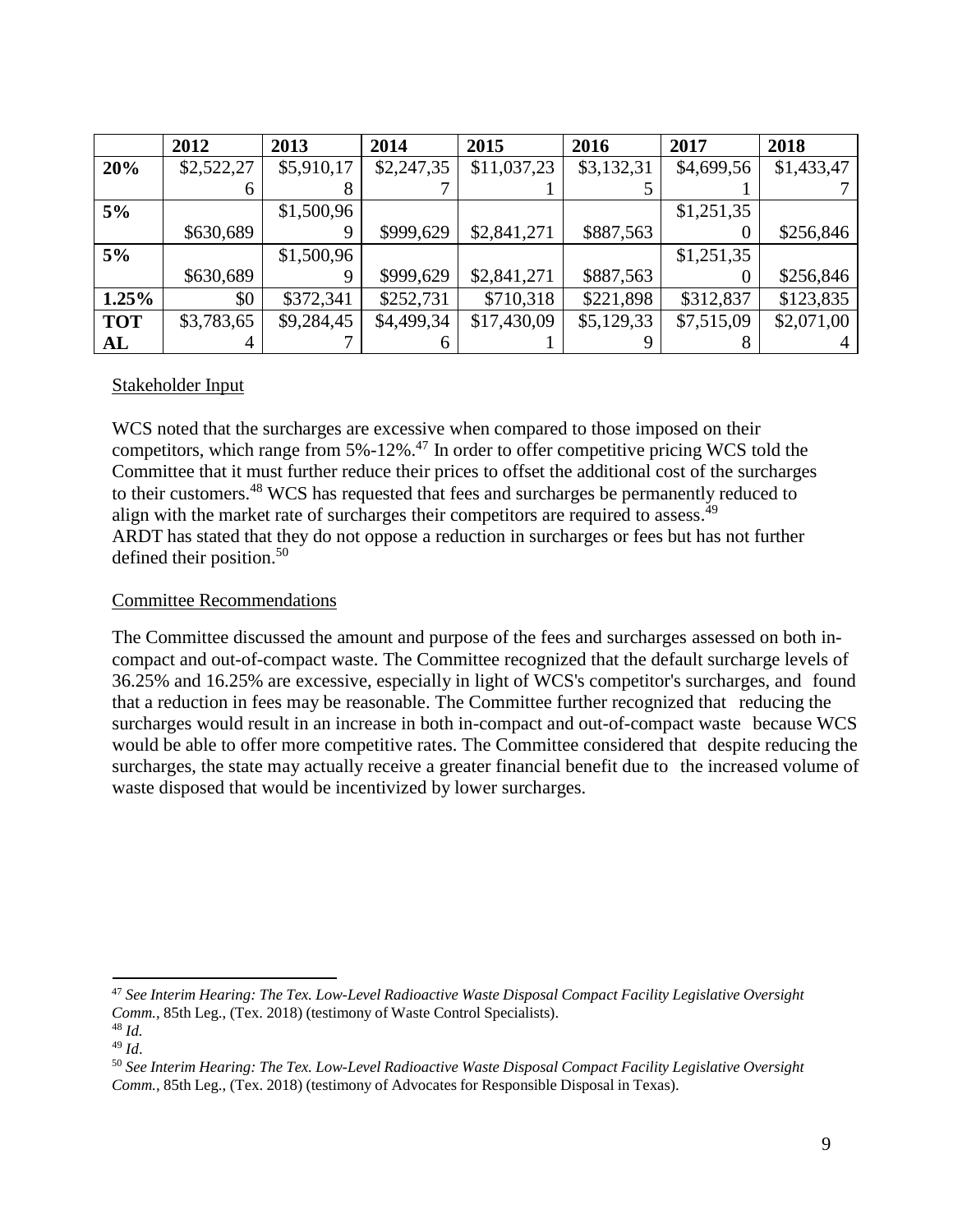# <span id="page-13-0"></span>**V. Capacity**

WCS is permitted through TCEQ to dispose up to 9 million  $ft^3$  and 3.89 million curies (decay corrected). Since opening in 2012, WCS has disposed of approximately 120,000 ft<sup>3</sup>.<sup>[51](#page-13-1)</sup> Compact waste accounts for  $24,538$  ft<sup>3</sup> and the remainder is attributable to imported waste.<sup>[52](#page-13-2)</sup>

#### Build-Out

Currently, WCS has a built-out capacity of  $475,000$  ft<sup>3</sup>. Much like a landfill the CWF is constructed in phases as additional capacity is needed, as it would be economically impractical and environmentally irresponsible to build out the entire permitted capacity at once. The next disposal cell is planned to have a capacity of  $425,000$  ft<sup>3.[53](#page-13-3)</sup> It will cost approximately \$10.6 million and take 9-12 months to complete construction.<sup>[54](#page-13-4)</sup>

#### Import Limitations

The amount of imports WCS may accept is statutorily limited in two ways. First, the operator can dispose up to 30% of the *initial* licensed capacity (in both cubic feet and curies) of imported waste.<sup>[55](#page-13-5)</sup> Second, the operator can dispose of no more than 275,000 curies/year of out-of-compact waste.<sup>[56](#page-13-6)</sup> The initial license permitted disposal of 2.32 million  $ft<sup>3</sup>$  and 1.167 million curies. This translates to 7.7% of currently licensed cubic feet and 15% of currently licensed curies. Based on data provided by in-compact generators, TCEQ projections show that the in-compact generator's capacity needs amount to  $1,036,000$  ft<sup>3.[57](#page-13-7)</sup> By subtracting TCEQ's projection for in-compact generators and the statutory limit on out-of-compact waste from the current licensed volume of 9 million ft<sup>3</sup>, WCS is left with 7,271,000 ft<sup>3</sup> or 81% of permitted capacity that will go unused under the current statutory limitations for out-of-compact waste.

<span id="page-13-1"></span><sup>51</sup> *See Interim Hearing: The Tex. Low-Level Radioactive Waste Disposal Compact Facility Legislative Oversight Comm.,* 85th Leg., (Tex. 2018) (testimony of Waste Control Specialists).

<span id="page-13-2"></span><sup>52</sup> *Id.*

<span id="page-13-3"></span><sup>53</sup> *Id.*

<span id="page-13-4"></span><sup>54</sup> *Id.*

<span id="page-13-5"></span><sup>55</sup> *See* Tex. Health & Safety Code §401.207(e)(1)(B).

<span id="page-13-6"></span><sup>56</sup> *See* Tex. Health & Safety Code §401.207(e)(2).

<span id="page-13-7"></span><sup>57</sup> *See* TEX COMM'N. ENVTL. QUALITY, *Capacity Report for Low-level Radioactive Waste,* pub. no. SFR-104/16,

<sup>(</sup>Nov. 2016) *available at* [https://www.tceq.texas.gov/assets/public/comm\\_exec/pubs/sfr/104-16.pdf.](https://www.tceq.texas.gov/assets/public/comm_exec/pubs/sfr/104-16.pdf)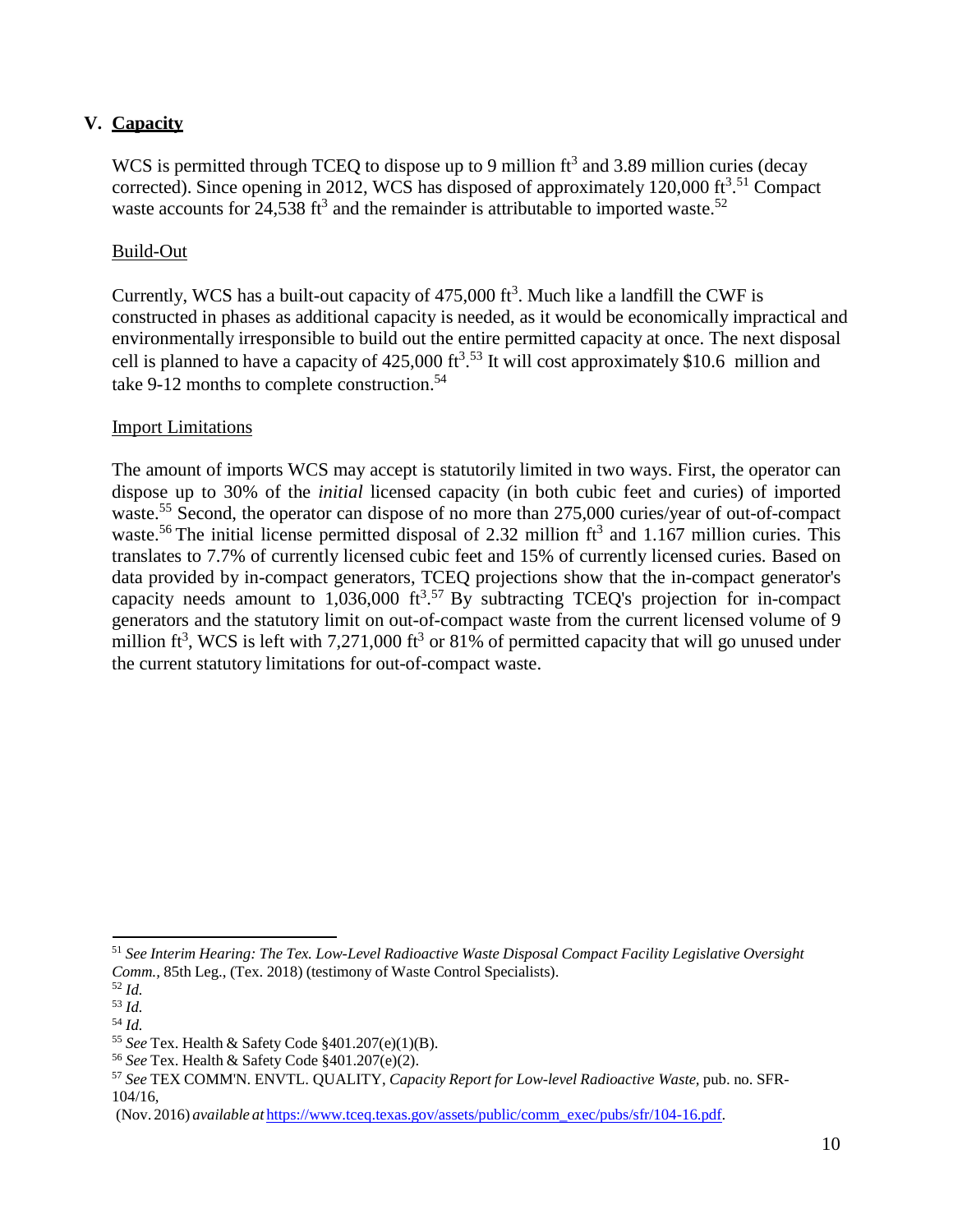

# Stakeholder Input

WCS has requested several statutory changes to allow for increased imports. WCS testified that the statutory limit on out-of-compact waste constrains their ability to bid on larger more lucrative contracts that help to offset and subsidize the party state generators lower rates.<sup>[58](#page-14-0)</sup> To date, WCS has not reached that annual limit. However, there are potential large scale disposals that could exceed the current annual limit on out-of-compact waste in a single year, or make it impossible to accept both smaller imports and a single large import.

First, WCS has requested that the waste receipt limitation of 30% of initial licensed capacity for out-of-compact waste be removed from statute. Instead, WCS would like TCEQ to set specific limits on out-of-compact waste based on their capacity reports. This will allow TCEQ to adjust the in-compact set-aside more easily, while also allowing WCS to fully utilize their total licensed capacity[.59](#page-14-1) Second, WCS would like to eliminate the 275,000 curie per year limit on out-ofcompact waste acceptance. WCS testified that this restriction is unnecessary to preserve capacity for in-compact waste since there are currently other regulations that serve that purpose.<sup>60</sup>

ARDT has proposed alternative measures that could satisfy both parties objectives, which are to allow for increased imports while preserving as-built capacity for in-compact generators. The proposal would create triggering mechanisms that would require WCS to either complete an additional disposal cell or cease accepting imports.<sup>[61](#page-14-3)</sup>

<span id="page-14-0"></span><sup>58</sup> *See Interim Hearing: The Tex. Low-Level Radioactive Waste Disposal Compact Facility Legislative Oversight Comm.,* 85th Leg., (Tex. 2018) (testimony of Waste Control Specialists). <sup>59</sup> *Id.*

<span id="page-14-2"></span><span id="page-14-1"></span><sup>60</sup> *Id.*

<span id="page-14-3"></span><sup>61</sup>*See Interim Hearing: The Tex. Low-Level Radioactive Waste Disposal Compact Facility Legislative Oversight Comm.,* 85th Leg., (Tex. 2018) (testimony of Advocates for Responsible Disposal in Texas).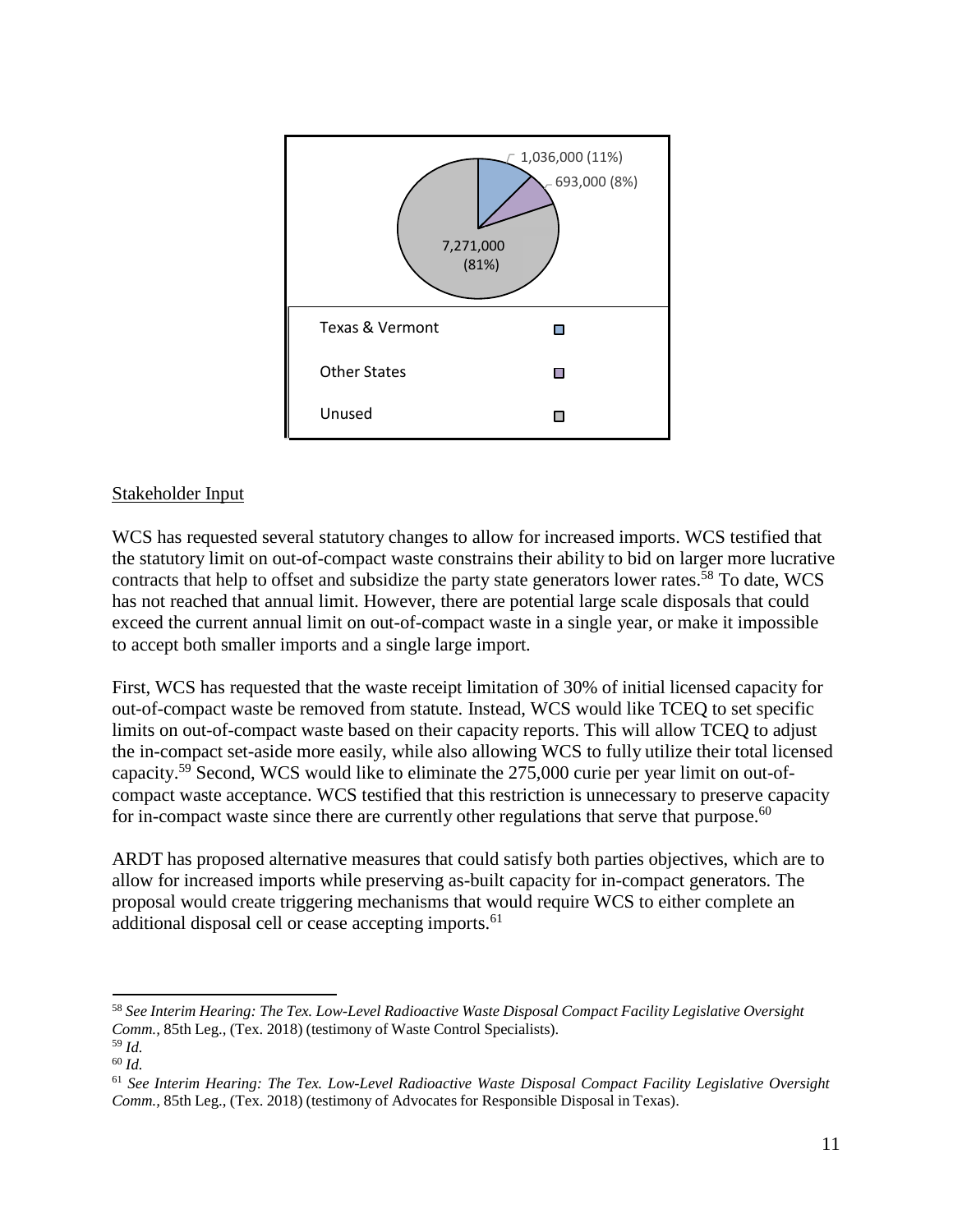Under ARDT's proposal operational waste would be distinguished from decommissioning waste. Most waste currently received at the Compact Facility is considered operational waste. Operational waste is a byproduct of the normal operations of a power plant, a hospital or a research institution and includes gloves, concrete, and other smaller items that are exposed to low doses of radiation. When a nuclear plant is decommissioned there are large scale items, like machinery, which must be disposed. This large scale waste resulting from the closure of a nuclear plant is termed decommissioning waste. $62$ 

ARDT told the Committee that it would like to see three years of operational waste be available at all times, based on the average amount of waste disposed over the preceding five years. If WCS were to fail to meet this requirement the in-compact generators would halt all imports until the next disposal cell is complete, or until WCS has executed a performance bond that could be used to construct another disposal cell.<sup>[63](#page-15-1)</sup> Regarding decommissioning waste, ARDT has asked that once a party state generator has provided the Nuclear Regulatory Commission with notice of intent to decommission (known as the Post-Shutdown Decommissioning Activities Report) WCS be required to construct adequate capacity for the waste planned from decommissioning.<sup>[64](#page-15-2)</sup> Finally, ARDT has suggested that once the CWF has reached 80% of the licensed curie limit, WCS should be required to obtain a license amendment to increase the curie limit.<sup>[65](#page-15-3)</sup>

#### Committee Recommendations

The Committee recognized the balancing that is needed to ensure there is capacity for incompact generators while also allowing WCS to accept imported waste to finance the operation and expansion of the facility. In discussing this balance a number of suggestions were made.

One suggestion was to aggregate the 275,000 annual curie limit over ten years, meaning the limit on imported waste would be 2.75 million curies over ten years. This would provide WCS with the flexibility to bid on potential larger contracts without eliminating or increasing the average annual curie limit.

The Committee noted that ARDT is requesting that capacity be guaranteed for in-compact waste without a guarantee that the in-compact generators will use the CWF, instead of the alternative disposal and storage options previously mentioned and currently being utilized by the in-compact generators. Furthermore, imposing such a requirement necessarily requires a capital investment by WCS, while at the same time impeding their ability to compete for profit generating contracts.

In light of this, the Committee also discussed imposing "take or pay" provisions. This would require the in-compact generators to either use the facility, or pay a fee for not meeting certain disposal quotas. This would likely be based on ARDT's suggested operational trigger that considers average historic volume disposed.

<span id="page-15-3"></span><sup>65</sup> *Id.*

<span id="page-15-0"></span><sup>62</sup> *Id.*

<span id="page-15-1"></span><sup>63</sup> *Id.*

<span id="page-15-2"></span><sup>64</sup> *Id.*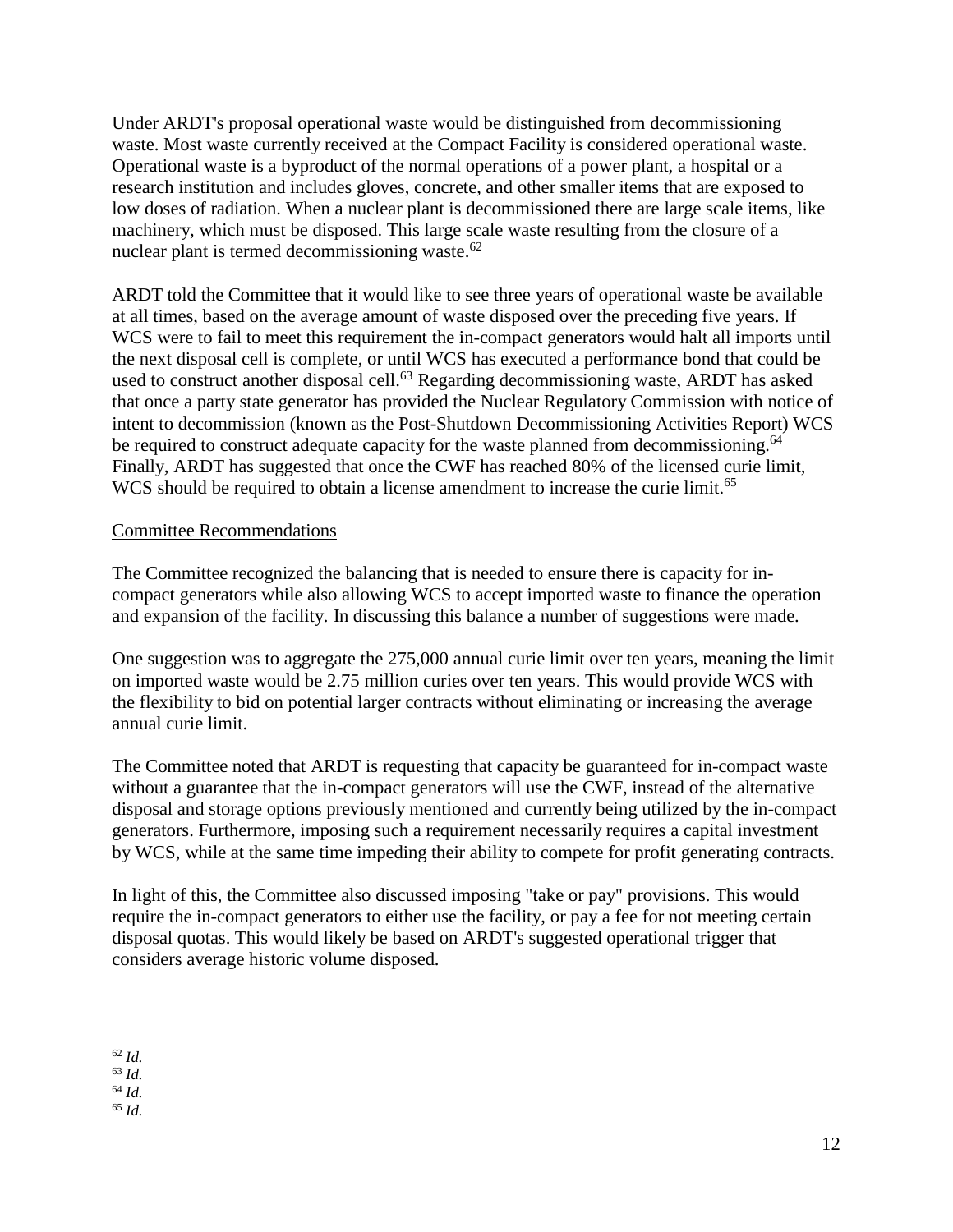Requiring the in-compact generators to prepay for capacity was also an option discussed. This would provide WCS with the capital necessary to build out capacity and also serve to incentivize in-compact generators to use the facility.

# <span id="page-16-0"></span>**VI. Fixed Costs/Cost of a State-Operated Facility**

WCS provided an estimate of the fixed costs of the entire site which included both the CWF and other profit generating activities such as the federal waste disposal site and hazardous waste site.<sup>[66](#page-16-1)</sup> WCS calculated these estimates by averaging the last three years annual costs.<sup>[67](#page-16-2)</sup> The breakdown is as follows:  $68$ 

| Direct Cost and Overhead Cost          | \$54 million |
|----------------------------------------|--------------|
| Selling, General & Administrative Cost | \$18 million |
| <b>Interest Expense</b>                | \$6 million  |
| <b>Total Cost</b>                      | \$78 million |

WCS testified that the annual costs to operate the CWF amount to approximately \$34 million per year, while revenue specific to the CWF amounts to approximately \$24 million per year, resulting in an annual loss of \$10 million.<sup>[69](#page-16-4)</sup> However, the true annual cost of operating the CWF alone would be higher because many compliance costs can be shared by both the CWF and other on-site activities.<sup>[70](#page-16-5)</sup> For instance, the CWF is required to maintain certain security and environmental monitoring.[71](#page-16-6) Similarly, the RCRA facility and other activities must also maintain similar security and monitoring initiatives. Rather than having duplicative programs WCS has instead developed comprehensive programs that meet the requirements for all the activities on-site.<sup>[72](#page-16-7)</sup> As such, the expense of those programs is distributed among all on-site activities. If there were no other on-site activities, the cost of those programs would be solely attributable to the CWF and thus increase the annual fixed costs for the CWF.[73](#page-16-8)

This is important to note because if the state were required to take over the operations of the CWF it is unlikely the state would continue to operate the other on-site activities which generate the additional income. Therefore, the state's annual fixed costs would be greater than WCS' current annual fixed costs and, likewise the state's annual loss would exceed WCS' \$10 million per year loss.

<span id="page-16-1"></span><sup>66</sup> *See Interim Hearing: The Tex. Low-Level Radioactive Waste Disposal Compact Facility Legislative Oversight Comm.,* 85th Leg., (Tex. 2018) (testimony of Waste Control Specialists).

<span id="page-16-2"></span><sup>67</sup> *Id.*

<span id="page-16-3"></span><sup>68</sup> *Id.*

<span id="page-16-4"></span><sup>69</sup> *Id.*

<span id="page-16-5"></span><sup>70</sup> *Id.* <sup>71</sup> *Id.*

<span id="page-16-7"></span><span id="page-16-6"></span><sup>72</sup> *Id.*

<span id="page-16-8"></span><sup>73</sup> *Id.*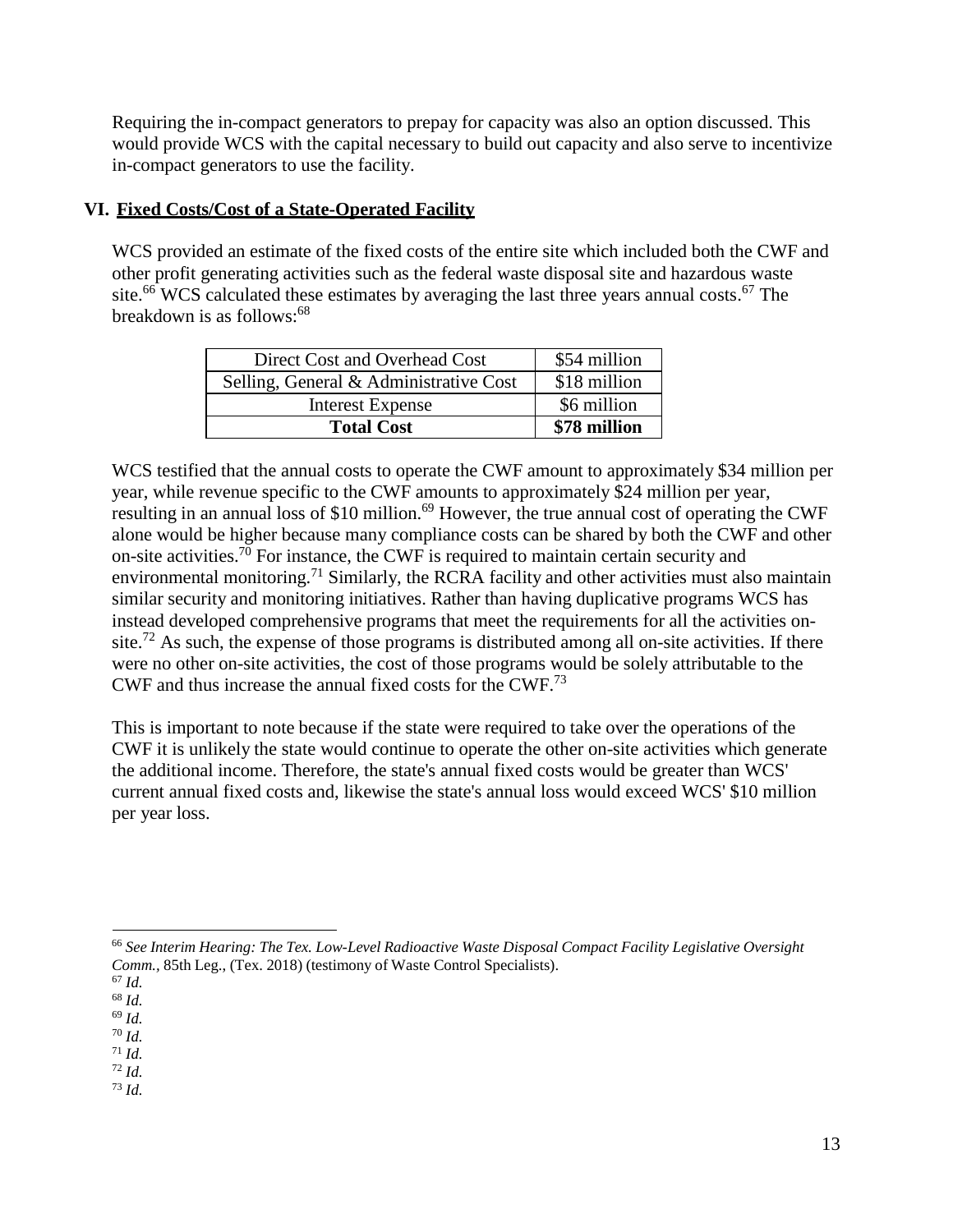TCEQ stated that "the costs of a state-run facility are difficult to estimate because no truly comparable example exists".[74](#page-17-1) However, TCEQ "strongly recommends" using the fixed costs data provided by WCS in calculating any estimate of the costs of a state-run facility.[75](#page-17-2)

#### Stakeholder Input

WCS reiterated that in-compact generators pay four times less than out-of-compact generators, and added that if the state were to operate the facility on a cost recovery basis it is likely that the rates for in-compact generators would likely increase 10-20 times what they currently are.<sup>[76](#page-17-3)</sup>

#### Committee Recommendations

The Committee discussed alternatives to having a private operator for the CWF as it currently exists. The Committee unanimously expressed concerns regarding the potential cost if the state were to operate the CWF.

Furthermore, when specifically asked if TCEQ possesses the requisite expertise to manage and operate a CWF, TCEQ acknowledged that they do not.<sup>[77](#page-17-4)</sup> The Committee recognized that no existing state agency or office has the requisite expertise or ability to maintain and operate a CWF. The state would thus need to appropriate funds to secure a contractor to operate the site on the state's behalf.

# <span id="page-17-0"></span>**VII. Contingency Plan**

The compact agreement<sup>[78](#page-17-5)</sup> imposes a number of requirements upon the State of Texas by virtue of its status as the host state. Development of a contingency plan, however, is not one of those responsibilities. It is the sole responsibility of the Compact Commission to develop a contingency plan, should the CWF need to be closed, or otherwise be unable to accept additional waste.<sup>[79](#page-17-6)</sup> While the development of a comprehensive contingency plan has not been completed, the Compact Commission has taken some preliminary steps to create a plan, to the extent that they feel they are legally authorized to do so under the current language of the compact agreement.[80](#page-17-7)

<span id="page-17-1"></span><sup>74</sup> *See Interim Hearing: The Tex. Low-Level Radioactive Waste Disposal Compact Facility Legislative Oversight Comm.,* 85th Leg., (Tex. 2018) (testimony of TCEQ).

<span id="page-17-2"></span><sup>75</sup> *Id.*

<span id="page-17-3"></span><sup>76</sup> *See Interim Hearing: The Tex. Low-Level Radioactive Waste Disposal Compact Facility Legislative Oversight Comm.,* 85th Leg., (Tex. 2018) (testimony of Waste Control Specialists).

<span id="page-17-4"></span><sup>77</sup> *See Interim Hearing: The Tex. Low-Level Radioactive Waste Disposal Compact Facility Legislative Oversight Comm.,* 85th Leg., (Tex. 2018) (testimony of TCEQ).

<span id="page-17-5"></span><sup>78</sup> *See* Texas Low-Level Radioactive Waste Disposal Compact Consent Act, Pub. L. No. 105-236, 112 Stat. 1542 (1998). The Compact has been incorporated in state law and can be found in §403.006 of the Tex. Health & Safety Code.

<span id="page-17-6"></span><sup>79</sup> *Id. at* §3.04(7).

<span id="page-17-7"></span><sup>80</sup> *See Interim Hearing: The Tex. Low-Level Radioactive Waste Disposal Compact Facility Legislative Oversight Comm.,* 85th Leg., (Tex. 2018) (testimony of Texas Low-Level Radioactive Waste Compact Commission).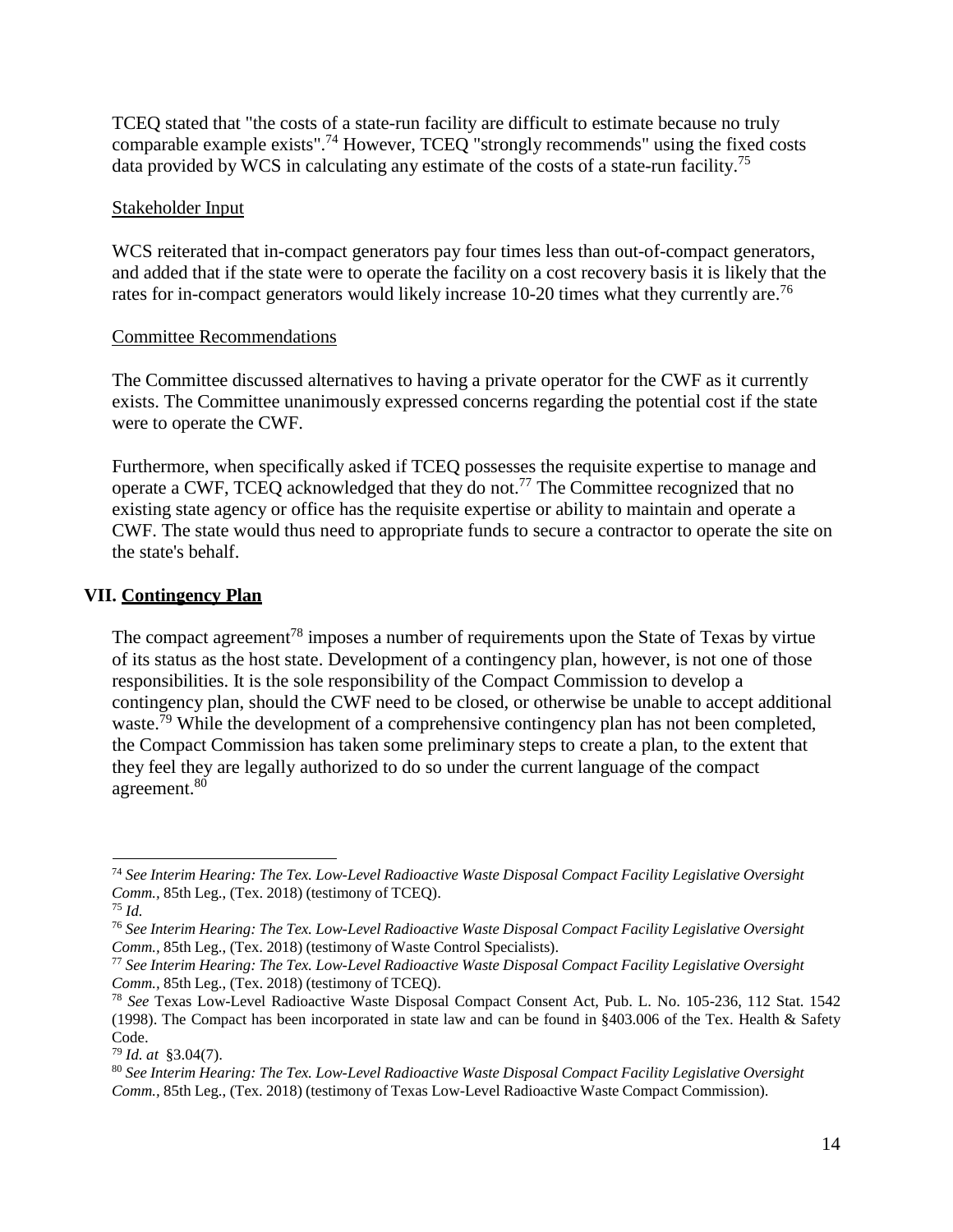The Compact Commission stated in its testimony that should the Compact Commission determine that there is a threat to in-compact generators' capacity, imports would be halted and the Compact Commission would cease issuing import agreements.<sup>[81](#page-18-0)</sup> Halting imports and ceasing to issue import agreements could certainly be a part of a contingency plan, taking only those actions, however, does not address the logistics of reopening or utilizing an alternative site should the CWF need to be closed. This is an important consideration, as the State of Texas's obligation to provide a CWF for in-compact generators endures regardless of the current site's viability.[82](#page-18-1)

The Compact Commission, in its testimony, identified challenges it faces in fulfilling its mandate of developing a contingency plan. Specifically, the Compact Commission testified that despite the mandate to develop a contingency plan, they believe they lack sufficient funds to effectively develop and implement such a plan.[83](#page-18-2) The Compact Commission also expressed reservation in directing the State of Texas to take prescribed actions without state input since the state would bear the financial burden of implementing and enforcing a contingency plan, should it become necessary.

Another issue the Compact Commission identified as a challenge to fulfilling its mandate is the lack of clarity from the state in designating an agency or office to assist the Compact Commission in development of a plan. In response to this concern, the Compact Commission requested that the State of Texas designate an agency or office to serve as their counterpart to collaborate with the Compact Commission in the development of a plan.<sup>[84](#page-18-3)</sup> Committee members suggested TCEQ would be a logical option, given their level of expertise in environmental permitting and enforcement, and requested that the Compact Commission and TCEQ provide specific details of a comprehensive contingency plan along with areas where clarity from the legislature would be helpful. Specifically, the Committee members requested that, by January 1, 2019, the Compact Commission identify, broadly, the necessary elements of a comprehensive contingency plan, and include in the development of the necessary elements, an overview of ways the legislature could provide clarity to assist the Compact Commission in the implementation of a contingency plan. $85$  An example that was offered was the legislature delineating a clear statutory chain of authority to implement and monitor a contingency plan.<sup>[86](#page-18-5)</sup>

#### Committee Recommendations

In response to the testimony provided by the Compact Commission, the Committee expressed serious concerns that a comprehensive contingency plan has yet to be developed, notwithstanding the Compact Commission's reservations about directing the state to take

<span id="page-18-5"></span><sup>86</sup> *Id.*

<span id="page-18-0"></span><sup>81</sup> *Id.*

<span id="page-18-1"></span><sup>82</sup> *See* Texas Low-Level Radioactive Waste Disposal Compact Consent Act, Pub. L. No. 105-236, 112 Stat. 1542 (1998) §§4.04(1), 4.04(6).

<span id="page-18-2"></span><sup>83</sup>*See Interim Hearing: The Tex. Low-Level Radioactive Waste Disposal Compact Facility Legislative Oversight Comm.,* 85th Leg., (Tex. 2018) (testimony of Texas Low-Level Radioactive Waste Compact Commission). <sup>84</sup> *Id.*

<span id="page-18-4"></span><span id="page-18-3"></span><sup>85</sup> *See Interim Hearing: The Tex. Low-Level Radioactive Waste Disposal Compact Facility Legislative Oversight Comm.,* 85th Leg., (Tex. 2018).